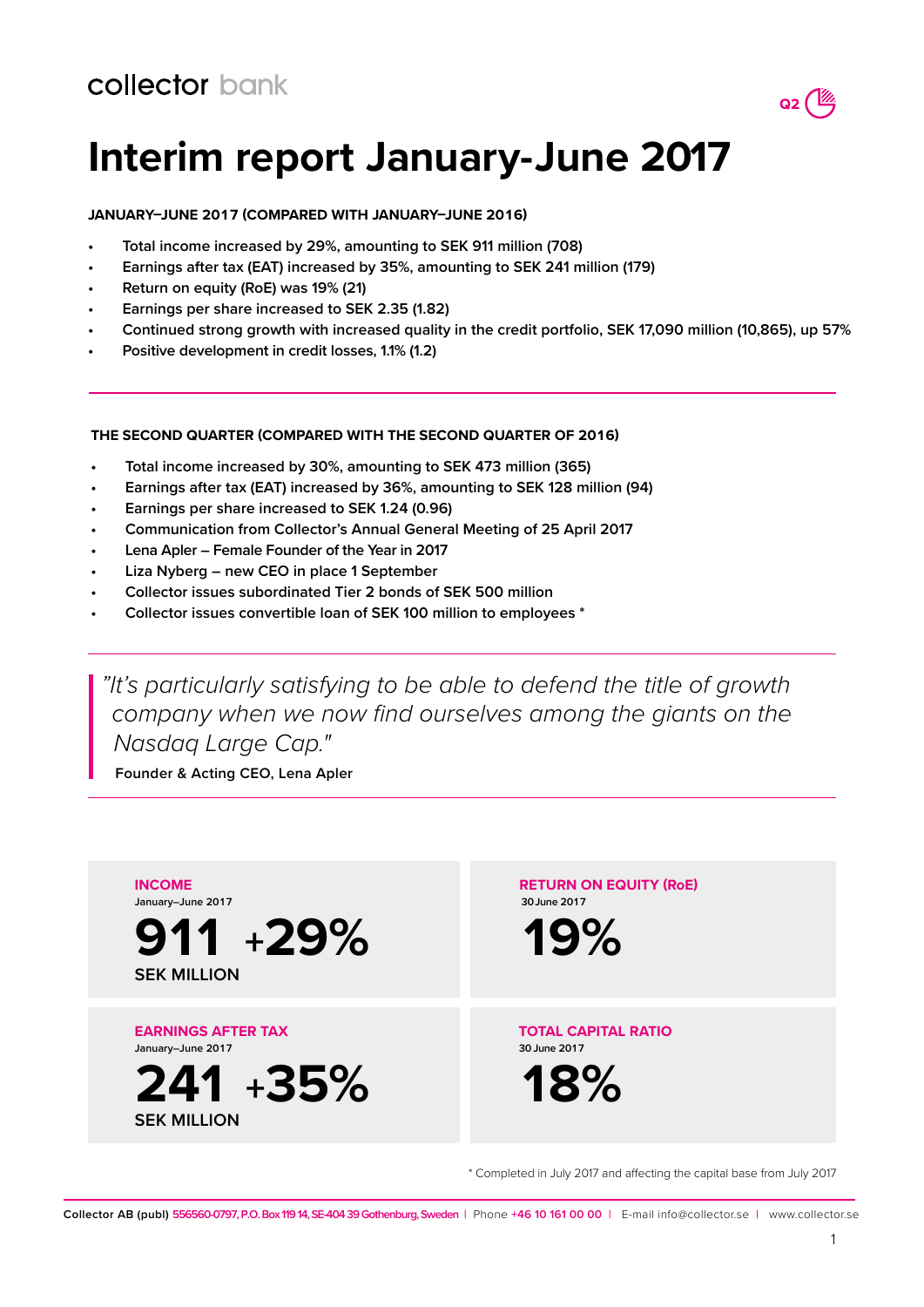

### **THIS IS COLLECTOR**

Collector is an innovative, digital, niche bank that offers financing solutions to private and corporate customers. Since 2005, Collector has had annual organic revenue growth of 30% and earnings growth (EAT) of 56%. Operations are comprised of the Retail and Corporate segments. Within the Retail segment, the company is engaged in lending to private individuals, invoice and payments by instalments to e-commerce and retail customers, credit card services and deposits. The Corporate segment includes property finance, factoring and company credits directed mainly at small and medium-sized enterprises, debt collection on behalf of clients (assignment debt collection) and the acquisition of portfolios of overdue receivables. The company has offices in Gothenburg (head office), Stockholm, Helsinki and Oslo. The Group consists of the parent company Collector AB (publ), wholly owned subsidiary Collector Bank AB, where the main business is conducted, Colligent Inkasso AB and Colligent Norge AS with business services and debt collection and Collector Ventures 1 KB with investments in FinTech. Collector AB (publ) is listed on the Nasdaq Stockholm Large Cap list.

#### **Key ratios**

| <b>SEK million</b>                                   | Q2 2017                | Q2 2016 | %  | Jan-Jun 2017 | Jan-Jun 2016 | %  | Full year 2016 |
|------------------------------------------------------|------------------------|---------|----|--------------|--------------|----|----------------|
| Organic growth, % <sup>1)</sup>                      | 28                     | 25      |    | 27           | 28           |    | 27             |
| <b>Operating earnings</b>                            | 191                    | 139     | 39 | 359          | 267          |    | 599            |
| Average number of shares, <sup>2)</sup>              | 102 690 502 93 355 502 |         |    | 102 690 502  | 93 355 502   |    | 95 421 407     |
| Capital base <sup>3)</sup>                           | 3088                   | 1693    |    | 3088         | 1693         |    | 2 3 9 0        |
| Equity                                               | 2804                   | 1830    | 48 | 2804         | 1830         | 48 | 2566           |
| Total capital ratio, % <sup>4)</sup>                 | 18                     | 15      |    | 18           | 15           |    | 18             |
| Return on total assets, 5)                           | 0,6                    | 0,8     |    | 1,2          | 1,4          |    | 2,7            |
| Return on equity (RoE), % <sup>6)</sup>              | 19                     | 21      |    | 19           | 21           |    | 20             |
| Equity per share, SEK <sup>7)</sup>                  | 27,3                   | 19,6    | 39 | 27,3         | 19,6         | 39 | 25,0           |
| Equity to assets ratio, % <sup>8)</sup>              | 15                     | 15      |    | 15           | 15           |    | 17             |
| Credit losses, %9)                                   | 1,1                    | 1,2     |    | 1,1          | 1,2          |    | 1,1            |
| The C/I ratio <sup>10)</sup>                         | 0,48                   | 0,52    |    | 0,49         | 0,53         |    | 0,50           |
| Average number of full-time employees <sup>11)</sup> | 373                    | 324     | 15 | 364          | 312          | 17 | 329            |
| Investments in intangible fixed assets               | 33                     | 27      |    | 62           | 43           |    | 102            |
| Earnings before tax (EBT)                            | 164                    | 121     | 36 | 309          | 229          | 35 | 521            |
| Earnings after tax (EAT)                             | 128                    | 94      | 36 | 241          | 179          | 35 | 405            |
|                                                      |                        |         |    |              |              |    |                |
| <b>SEK</b> million                                   | Q2 2017                | Q2 2016 | %  | Jan-Jun 2017 | Jan-Jun 2016 | %  | Full year 2016 |
| Income                                               | 473                    | 365     | 30 | 911          | 708          | 29 | 1513           |
| Earnings per share, SEK, 12)                         | 1,24                   | 0,96    | 29 | 2,35         | 1,82         | 29 | 4,09           |

1) Growth, excluding acquisitions and currency effects.

2) The period's average number of ordinary shares before and after dilution. The number of shares has been adjusted retroactively according to a resolution by the Annual General Meeting to split shares.

3) See Note 5 on page 16.

4) Capital base divided by total capital requirement. Refers to the financial group of companies. See Note 5 on page 16.

5) Earnings after tax divided by total assets at the end of the period.

6) Earnings after tax in relation to average equity. Rolling, 12 months.

7) Equity divided by the number of outstanding shares at the end of the period. The number of shares has been adjusted retroactively according to a resolution by the Annual General Meeting to split shares.

8) Equity divided by total capital at the end of the period.

9) Credit losses in relation to lending and other accounts receivable. Rolling, 12 months.

10) Total expenses before credit losses, according to the Swedish Annual Accounts Act for Credit Institutions and Securities Companies (ÅRKL)

11) Including employees on fixed-term contracts, but not on parental leave or a leave of absence.

12) The period's earnings after tax attributable to the period's average number of outstanding ordinary shares, before and after dilution. Earnings per share have also been restated for prior periods to reflect the bonus issue element in connection with new issues of shares.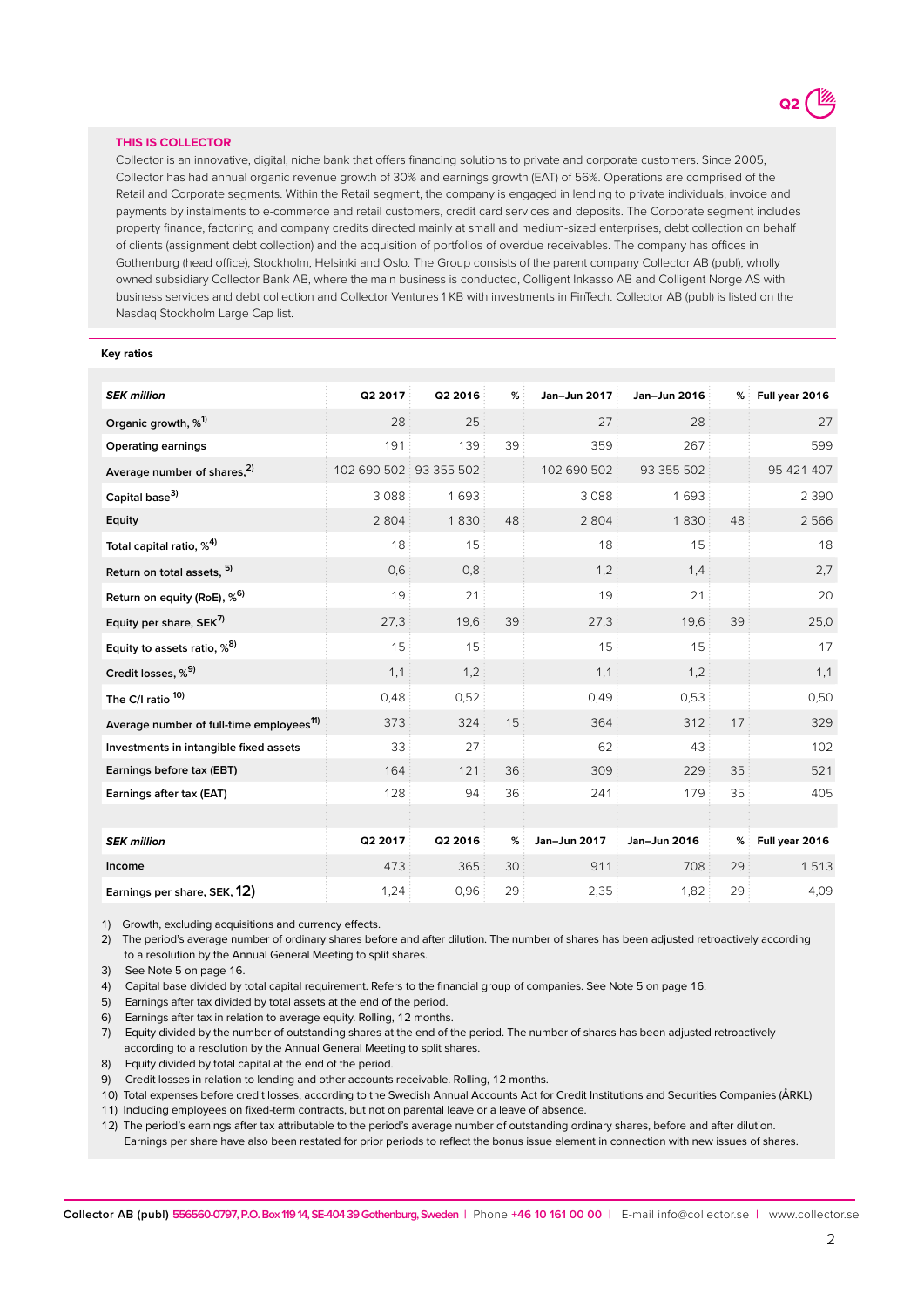# **A comment from our CEO**





The most important thing to have happened in the second quarter was the appointment of a new CEO for Collector AB (publ) and Collector Bank AB, Liza Nyberg, hitherto CEO of Landshypotek Bank AB and, before that, holding leading positions including: Danske Bank, CEO of Skandiamäklarna and CEO of Emric. In Liza we have found a perfect combination of banking knowledge, leadership skills, entrepreneurial spirit and drive – not a highly common combination at all. Running a growth company that aspires to continuous leadership in the development of technologies and services while meeting the extensive demands on regulatory insight needed to run a bank today imposes special requirements. Liza will start work in her new position on 1 September 2017. It is a pleasure to return to my role as Chairman of the Board with such a CEO in the driver's seat.

The wording may be getting a little repetitive, but another record quarter in terms of turnover and earnings! Over the quarter, turnover, credit stocks and earnings have continued to rise at the same high rate as we have delivered since the outset, although now from higher levels. That is to say, each percentage point means significantly higher volumes in absolute terms. It's particularly satisfying to be able to defend the title of growth company when we now find ourselves among the giants on the Nasdaq Large Cap. Our goal is to continue growing at rocket speed, while maintaining our profit margin.

Our ambition to work agilely throughout the company, that is, cross-functionally without silos, has resulted in significantly more effective development teams, for whom innovation, collaboration and interaction are their guiding stars. This is clearly evident in the development of our new products, primarily the Spira share savings service that will be launched in September, a partnership with Aktieinvest, a subsidiary of the Swedish share savers' association Aktiespararna. Spira will be our first collaborative project with a shared product directed at customers – monthly savings with direct investment in shares. It is even clearer, however, in work on the new bank app involving all of Collector's products, Spira and other collaborative products. This has also resulted in an even clearer customer focus, with the opportunity to consult the customer before we begin development and while development is in progress. Regardless of how skilled and innovative we may be, it is the customer who decides – the product must fill a clear need and preferably a gap in the market. An initial version of the bank app will be launched in the

autumn and further expanded at the end of the year. But that is just the beginning. When PSD2 is implemented, the range of services will expand further. The bank app will be your coolest friend – at hand with great features and, ultimately, a conversation partner by means of a bot.

On the corporate side, payment solutions for e-commerce have broken through in earnest with a few major customer agreements having been signed. The largest agreement to date was entered recently with one of Finland's largest e-retailers – Verkkokauppa, whereby Collector will provide a payment service allowing endcustomers to make part payments. The anticipated annual volume is SEK 250 million. The advantage of experience in rating and scoring companies is crucial, and we are unique among providers of e-commerce payment solutions in this regard. In the longer term, the bank app will also become a straightforward assistant for businesspeople.

Real estate credits continue to deliver very good business, large volumes and low risks. This is another area where we are unique in terms of our expertise and business model. Perhaps not so digital, but fast and professional with a well-developed network.

In Norway and Finland, we have strengthened the organization with country managers, and this has already had an impact on business activities and the structure of the operations. Much remains to be developed here, particularly within the retail segment.

Since almost a third of the company's employees are involved in IT, I am extremely proud to witness their commitment, innovation and collaborative skills. Since we have decided that all business systems are to be developed in-house, they form the basis for all development. Not only in enabling rapid product development, but also because they represent innovative thinking, which is not that common in the banking industry. In an environment where technology develops at lightning speed, old thinking and IT systems do not suffice. It is not without reason that "disruptive" is the word currently in fashion.

Our operating company, Colligent, has developed very well this year, aided by a new organization and new technology, also in the second quarter.

In the second quarter, we strengthened our capital base by issuing a so-called T2a, Tier 2 capital, of SEK 500 million under our MTN programme, and through a convertible debenture loan aimed at the entire Collector staff. The convertible was subscribed to a total of approximately SEK 100 million, of which incoming CEO Liza Nyberg subscribed for SEK 10 million. It is a sign of strength that both the incoming CEO and the staff show confidence in, and commitment to, the company. Owning shares is not simply a financial matter, but foremost a matter of participation and motivation, essential elements for continued successful development and growth.

It is completely without regret and with great pleasure that I write my final CEO's comments and bid Liza welcome to take the reins.



**Lena Apler** Founder & Acting CEO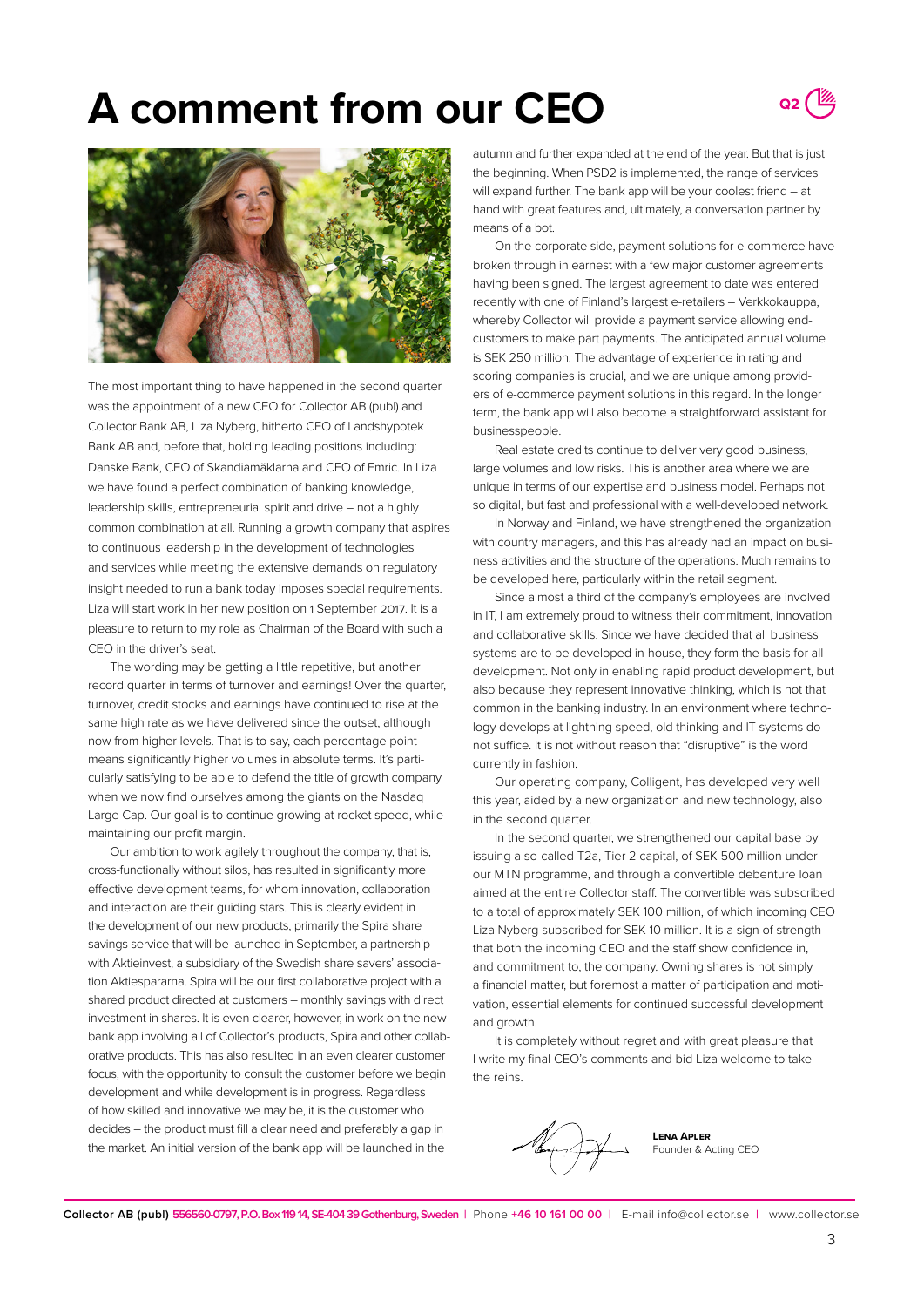

# **Group Development**

#### **Income and earnings Jan–Jun**

Collector showed good growth in the first half of 2017. Total income increased by29% compared with the same period in the previous year, amounting to SEK 911 million (708). Organic growth, excluding currency effects, amounted to 27%. Growth was primarily attributable to increased volumes in Real estate credits and Personal loans, although other product areas are also growing strong and also at an increased rate.

Earnings before tax (EBT) increased by 35% and amounted to SEK 309  million (229). The improved earnings are the result of a combination of higher income, reduced operating expenses and a lower cost of funding. Earningsafter tax (EAT) increased by 35% to SEK 241 million (179), corresponding to a return on equity (RoE) of 19% (21). Despite high growth in earnings, our return on equity has declined somewhat due to the new share issue from the fourth quarter of 2016, meaning that the number of shares is greater. The increased number of shares affected return on equity and earnings per share. Earnings per share increased by 29% to SEK 2.35 (1.82).

### **Income and earnings for the second quarter**

Collector reported its highest income to date in the second quarter. Total income increased by 30% compared with the corresponding period in the previous year and amounted to SEK 473 million (365).

Earnings before tax (EBT) increased by 36%, amounting to SEK 164 million (121). These are the individual best earnings for any quarter. Earnings after tax (EAT) grew by 36% to SEK 128 million (94). Earnings per share for the quarter increased by 29% to SEK 1.24 (0.96).

#### **Expenses**

Collector has a highly scalable business model. The cost/income ratio (C/I) has improved to 0.49 for the first half of the year (0.53) and for the second quarter of 2017 to 0.48 (0.52). A major focus is on digitizing additional processes and working agilely in crossfunctional teams to achieve an even more cost-effective organization

### **Creditportfolio**

The total credit portfolio amounted to SEK 17,090 million (10,865) and in one year has increased by over SEK 6.2 billion, corresponding to a 57% increase. The increase derives primarily from the Personal loans and Real estate credits product areas. These two product areas also have the longest duration/maturity on their credits. Other product areas also show good growth but have a shorter duration so there is less build-up of the portfolio. What is positive is that the quality of the overall credit portfolio continues

to improve thanks to further improvements in the creditassessment process. The relationship between healthy receivables compared to doubtful receivables continues to improve.

### **Credit losses**

Credit losses decreased over the rolling 12-month period, amounting to 1.1% (1.2) by the end of the period. Improved scoring models from our strong BI team, combined with strong growth in stocks have caused credit losses to decline. Credit losses remain virtually nonexistent in the corporate segment.

#### **Liquidity and financial investments**

Cash and cash equivalents amounted to SEK 1,934 million (1,002) on 30 June. Collector's excess liquidity is invested in Swedish municipal bonds and deposited in accounts in Nordic banks.

At the end of the period, consolidated financial investments amounted to SEK 546 million (221). Of this, SEK 77 million (0) involved investments in Fintech companies through Collector Ventures.

### **Funding**

Collector's primary source of funding is deposits from the general public. At the end of the period, deposits from the public totalled SEK 13,944 million ( 9,635).Contracted and unutilized credit facilities amounted to SEK 800 million. Certificates issued amounted to SEK 1,475 million (569) at the end of the period.

Collector has set up an MTN programme with a framework of SEK 5,000 million. In March 2017, the first issue was made with a bond of SEK 800 million with a maturity of three years. In June 2017, a Tier 2 bond of SEK 500 million was issued within the existing MTN programme with a maturity of ten years with the possibility of early redemption after five years.

### **Capital and total capital ratio**

Collector has received permission from the Swedish Financial Supervisory Authority to include earnings for the year in the capital base. A review has been performed of the profit for the year, entailing the profit for the period being included in the capital base. The capital base for the financial group of companies amounted to SEK 3,088 million (1,693) and the capital requirement was SEK 1,389 million (878) at the end of the period. In June 2017, a Tier 2 bond of SEK 500 million was issued, and this has been included in the capital base as Tier 2 capital. The total capital ratio amounted to 17.8% (15.4). The Common Equity Tier 1 capital ratio amounts to 14.9% (15.4) and the Tier 1 capital ratio to 14.9% (15.4). Collector has issued a convertible loan of SEK million 100 to employees. This had not been completed in the second quarter of 2017. Parts of the programme will be classified as Tier 1 capital in the capital base as of July 2017.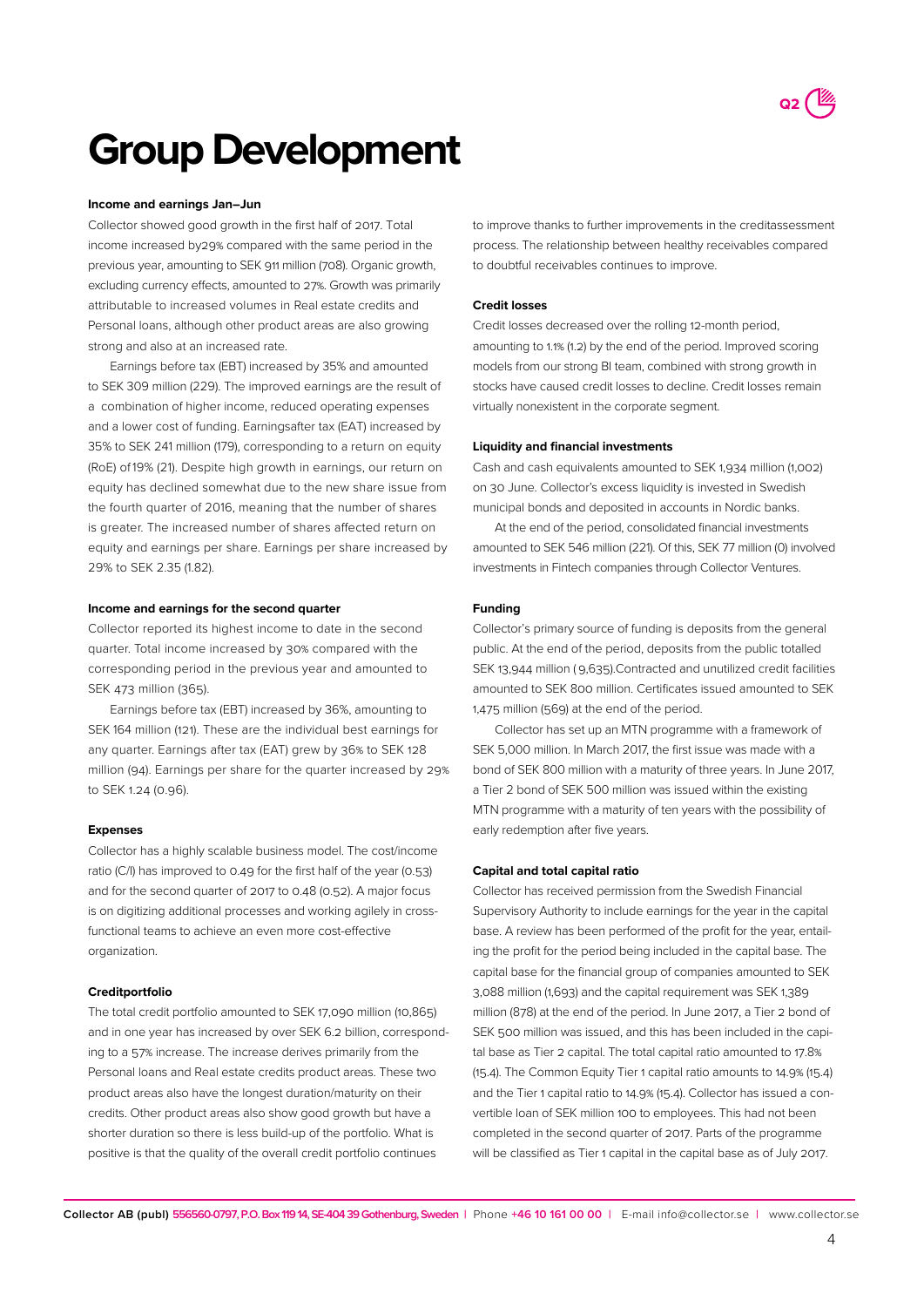## **Development in the segments**

## **Retail**

The Retail segment's total external income increased by 26% in the first half of the year, totalling SEK 611 million (485). Earnings before tax (EBT) for the Retail segment increased by 26%, amounting to  SEK 185 million (147).

The product area of payment solutions for e-commerce and retail chains continues to have a good inflow of new customers. The initiative in payment solutions for e-traders who sell to companies (B2B-Payments) is attracting considerable interest in the market. An agreement was recently signed with one of Finland's largest e-commerce retailers, Verkkokauppa, whereby Collector provides payment services enabling part payment for Verkokauppa's customers. The estimated credit volume is SEK 250 million on a yearly basis.

The Personal loans product area achieved very good growth in the first half of the year, although the growth rate has been somewhat lower in the second quarter. The transition to the IT platform that was developed in-house has progressed well and it is now in full operation. During the second quarter, Payment solutions customers were offered personal loans, and the outcome was favourable. A loyalty programme was also implemented for personal loan customers in the second quarter.

The Cards product area strengthens the cross-selling of products to consumers and, during the second quarter, released more cards through its own channels than ever before.

In 12 months, the deposit balance has risen by SEK 4.3 billion, amounting to SEK 13,944 million (9,635) as of 30 June 2017. The deposit products are also included in the new IT platform that was developed in-house. The switch has entailed major efficiency improvements for administrators and customer service.

### **Corporate**

During the first half of the year, the Corporate segmentincreased its external income by 35 percent to SEK 300 million (223). Earnings before tax (EBT) in the Corporate segment amounted to SEK 124 million (82), an increase of fully 51%. The earnings growth is the result of a combination of higher income and reduced operating and financial expenses.

Real estate credits had the highest growth in the quarter, both with regard to total income and contribution margin in the first half of the year. Real estate credits normally experience a strong second quarter due to seasonal variation. That was also the case this year. What is new this year is that the strong trend in new contracts also appears to be continuing into the third quarter.

The Factoring and Company credits product areas experienced growth in the first half of the year and achieved "all-time high" income in the second quarter. The transaction with Rossignol is developing very well, although the favourable trend is also due to additional new customers with larger volumes.

Colligent achieved a strong first half of the year, driven by favourable volumes and good growth in legal services. In the second quarter, major new customers have been won by benchmarking on the property side. Colligent has also launched a new product in the form of concepts surrounding unapproved sub-letting, and this has achieved considerable success.

Acquired receivables performed well, with good cash flow during the first half of the year. We also received some major non-recurring payments during the period. No major acquisitions were made during the quarter.

### **THE RETAIL SEGMENT**

- Payment solutions for e-commerce and retail chains
- Personal loans
- Cards Collector easyliving and Collector easycard
- Savings accounts in Sweden and Finland

#### **THE CORPORATE SEGMENT**

- Factoring and company credits
- Real estate credits
- Assignment debt collection
- Acquisition of portfolios acquired receivables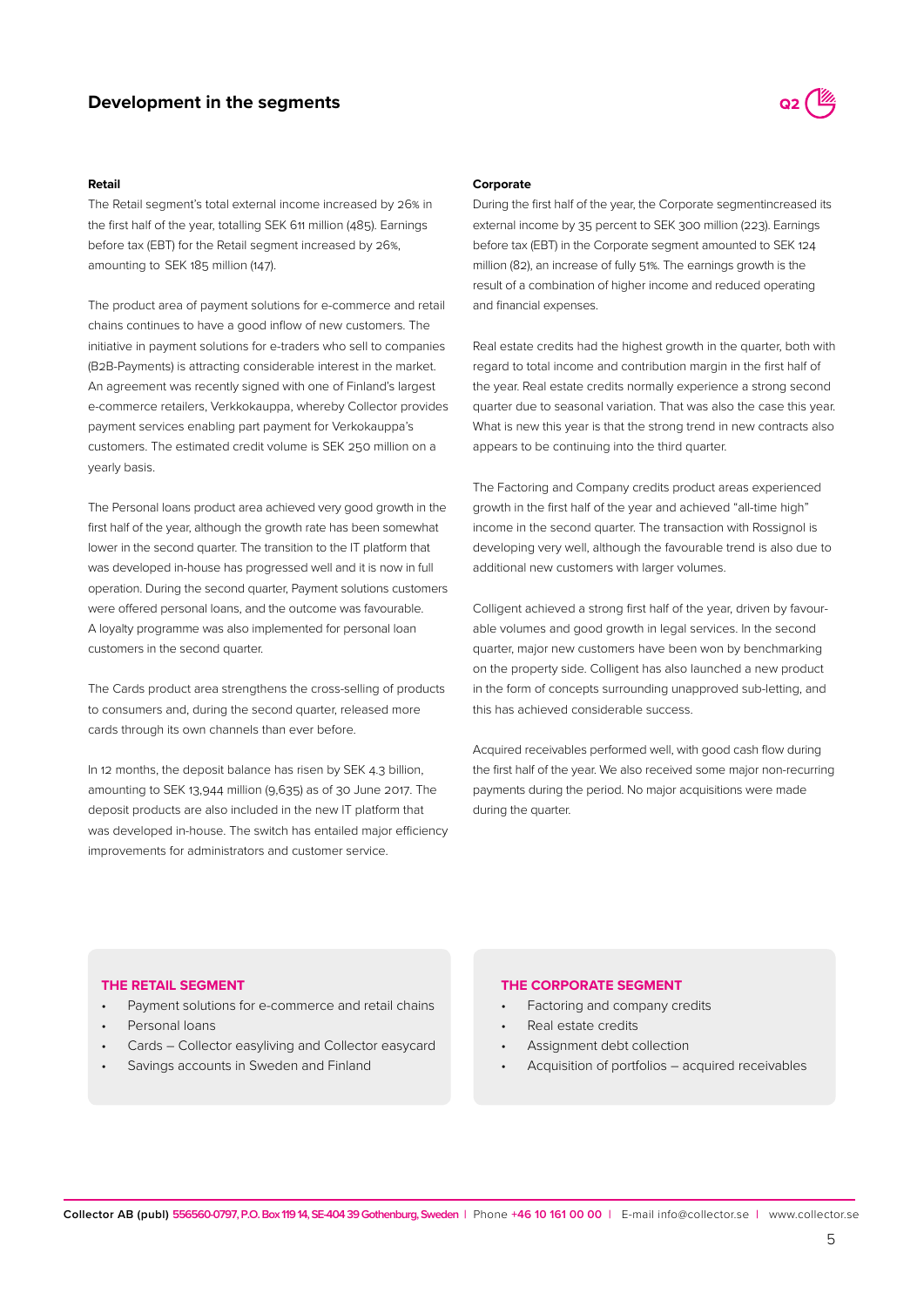

## **Other**

## **Material risks and uncertainty factors**

Through its operations, Collector is exposed to a variety of risks, particularly credit risk, market risk (currency and interest risk), liquidity and funding risk, operational risk and reputation risk.

The Group's overall risk management policy focuses on the unpredictability of the financial markets, and strives to minimize potentially unfavourable influences on the Group's financial results. The Group utilities derivative instruments for some risk exposure. Risk management is taken care of by the Group's management according to policies established by the Board. The Board establishes written policies for overall risk management and for specific areas such as currency risk, interest rate risk, credit risk, operational risk and the use of derivatives and similar financial instruments. The Group's risk structure and its risk, liquidity and capital management are described in detail in Collector's Annual Report. After that, there have been no significant changes except as reported in this interim report.

IFRS 9, which is the new accounting standard for financial instruments, shall enter into force on 1 January 2018 and replaces IAS 39. IFRS 9 provides for the classification and measurement, impairment and general hedge accounting attributable to financial instruments. Collector continues to develop models for calculating anticipated credit losses in accordance with IFRS 9. Collector has not yet finished analyzing the consequences of IFRS 9 on its own operations, and that process is still fully underway. There is a risk that Collector's capital adequacy, risk management, the scope of the provisions and alternative performance measures will be affected.

#### **Financial group of companies**

The Parent Company, Collector AB (publ), is part of a financial group of companies (consolidated situation) that includes the subsidiaries Collector Bank AB, Collector Ventures 1 KB och Colligent Norge AS. All companies are fully consolidated. The entire financial group of companies is under the supervision of the Swedish Financial Supervisory Authority, and it is subject to the Swedish Financial Supervisory Authority's regulations regarding capital adequacy and large exposures. Colligent Inkasso AB is a wholly owned subsidiary of Collector AB (publ), but is not included in the financial group of companies.

## **OWNERSHIP STRUCTURE 30 June 2017**

| <b>Shareholders</b>         | %       |
|-----------------------------|---------|
| Fastighets AB Balder        | 44.07%  |
| StrategiQ Capital AB        | 1272%   |
| Swedbank Robur fonder       | 6.46%   |
| Frnström Finans AB          | 5.36%   |
| Handelsbanken fonder        | 4.46%   |
| Helichrysum gruppen AB      | 3.82%   |
| Andra AP-fonden             | 3.20%   |
| Muirfield Invest Aktiebolag | 1.46%   |
| Vante AB                    | 1.36%   |
| Other shareholders          | 17.09%  |
| Total                       | 100 $%$ |

#### **Employees**

The average number of full-time employees amounted to 373 (FTE) in the period January–June 2017. The number of full-time employees includes employees on fixed-term contracts, but not on parental leave or a leave of absence.

#### **Parent Company**

The Parent Company is a holding company. Operating income in the first half of the year amounted to SEK 35 million (29) and pertains to intra-Group administrative services. The loss before tax (EBT) amounted to SEK 3 million (6). The loss after tax for the first half of the year amounted to SEK 2 million (5). Operating income for the second quarter of 2017 amounted to MSEK 17 (14) and the loss before tax (EBT) amounted to SEK 1 million (3). The loss after tax (EAT) for the first quarter amounted to SEK 1 million (3). The Parent Company's cash and cash equivalents totalled SEK 12 million (10), and equity totalled SEK 1,220 million (705) on 30 June 2017.

### **The Collector share**

Collectors share ("COLL") was listed on the Nasdaq Stockholm, Mid Cap list on 10 June 2015 with the listing price of SEK 55. Since 2 January 2017 Collector has been listed on the Nasdaq Stockholm, Large Cap. At the end of the period, the last price paid for the Collector share was SEK 95.00. Collector's market value on 30 June 2017 amounted to just over SEK 10 billion, and the number of shareholders was approximately 4,800.

#### **Share capital**

As of 30 June 2017, the share capital amounted to SEK 10,269,050, divided between 102,690,502 ordinary shares. The Company has one (1) class of shares. Every share entitles the owner to one vote at the General Meeting.

#### **Dividend**

According to the adopted dividend policy, Collector will focus on medium-term growth, which means that dividends may be low or not occur at all in the medium term.

### **Relationships with related parties**

Collector provides debt collection services to Balder. Collector also provides property finance to Oscar Properties. These transactions take place on market terms. Deposits are also made by related parties and in accordance with applicable market terms for Collector's deposit accounts.

## **Presentation to investors, analysts and media**

A live conference call will be held on 19 July 2017 at 10:00 a.m. (CET), at which Founder and Acting CEO Lena Apler and CFO Pia-Lena Olofsson will present the report. The presentation will be in Swedish and will be broadcast live at https://tv.streamfabriken.com/collector-q2-2017 To participate in the telephone conference, please call +46 8 5664 2666. The switchboard opens at 9:55 a.m. (CET). The presentation material will be available afterwards on our website www.collector.se.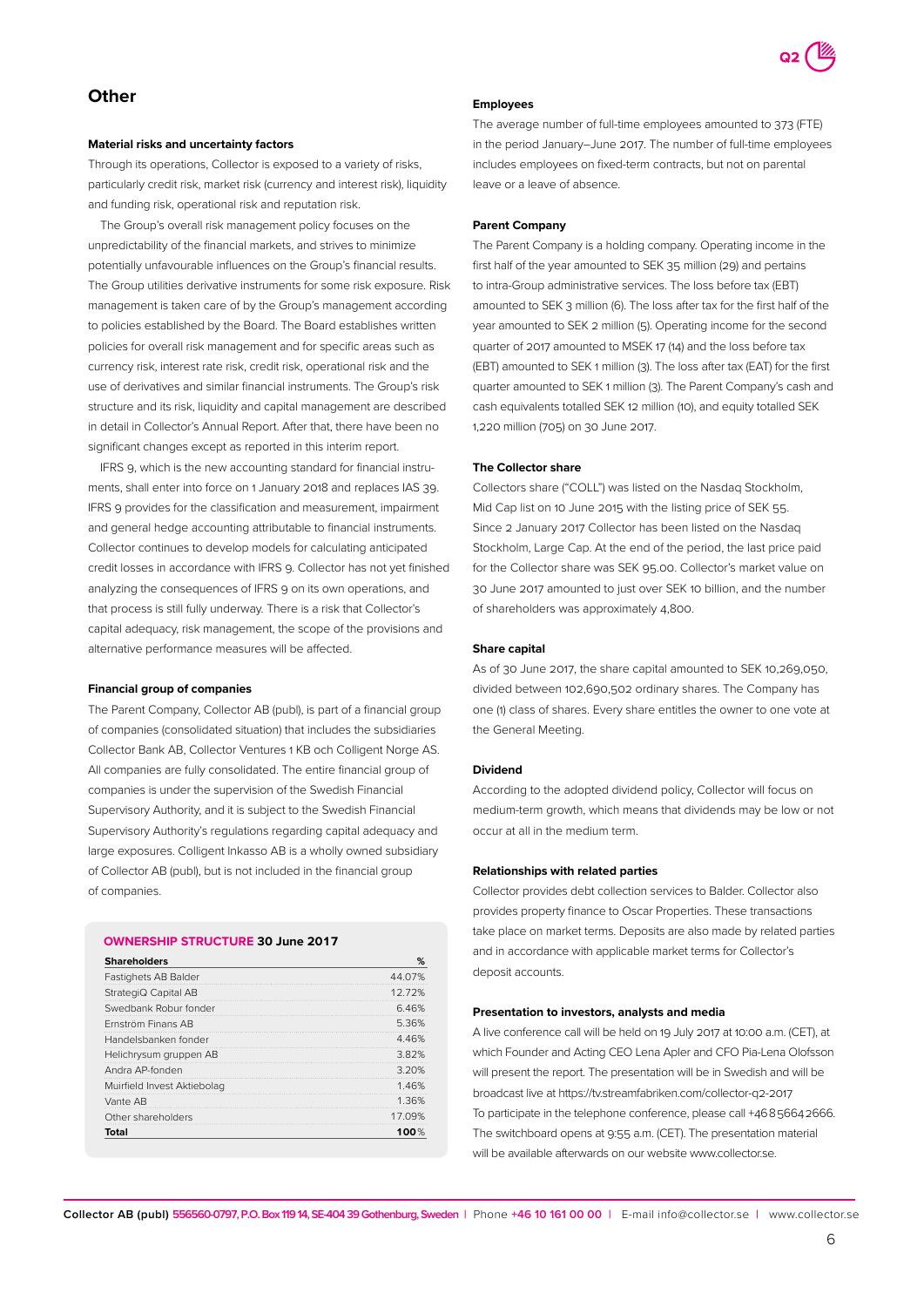The Board of Directors and the CEO affirm that this interim report provides an accurate overview of the operations, financial position and performance of the Group and the Parent Company, and describes the significant risks and uncertainties faced by the Parent Company and the companies in the Group.

This interim report has not been reviewed by the company's auditors.

*Gothenburg, 18 July 2017*

**The Board of Directors,** 

| Lena Apler, Acting CEO | Azita Shariaty        | Cecilia Lager | Patrik Reuterskiöld |
|------------------------|-----------------------|---------------|---------------------|
|                        |                       |               |                     |
| Erik Selin, Chairman   | Christoffer Lundström | Anna Settman  |                     |
|                        |                       |               |                     |

### **Future reporting dates**

*26 October 2017* Interim report January–September

## **Contact**

For further information, please contact:

**Founder and Acting CEO Lena Apler |** Phone: +46 705-25 65 80 **|** e-mail: lena.apler@collectorbank.se

**CFO & Head of IR Pia-Lena Olofsson |** Phone: +46 708-58 04 53 **|** e-mail: pia-lena.olofsson@collectorbank.se

**CCO & IR Åsa Hillsten |** Phone: +46 700-81 81 17 **|** E-mail: asa.hillsten@collectorbank.se

*This information is such information that Collector AB is obliged to publish under the EU Market Abuse Regulation and the Securities Market Act. The information was issued for publication by the above contact persons on 19 July 2017 at 8.15 a.m. CET.*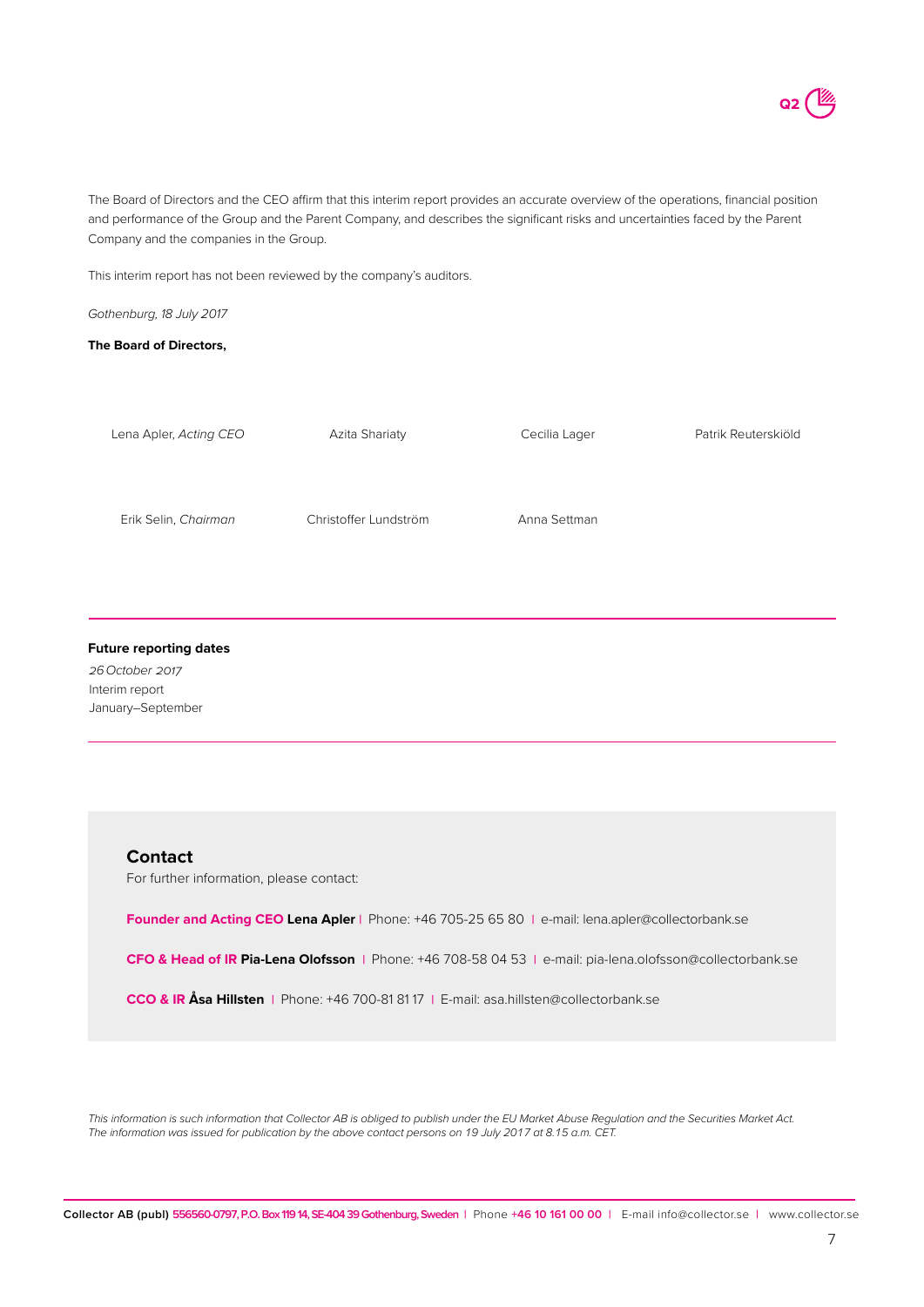## **INCOME STATEMENT**

# **Group**

| Amounts in SEK million                                                                                                              | <b>Note</b> | Q2 2017 | Q2 2016  | Jan-Jun<br>2017 | Jan-Jun<br>2016 | Full year<br>2016 |
|-------------------------------------------------------------------------------------------------------------------------------------|-------------|---------|----------|-----------------|-----------------|-------------------|
| Income                                                                                                                              | 2           | 473     | 365      | 911             | 708             | 1513              |
|                                                                                                                                     |             | 473     | 365      | 911             | 708             | 1513              |
| <b>Operating expenses</b>                                                                                                           |             |         |          |                 |                 |                   |
| Personnel costs                                                                                                                     |             | $-65$   | $-53$    | $-126$          | $-105$          | $-211$            |
| Depreciation of property, plant and equipment and amortization of<br>intangible fixed assets                                        |             | $-15$   | $-10$    | $-28$           | $-18$           | $-40$             |
| Other profit/loss - net                                                                                                             |             |         | 0        |                 | $\circ$         | 0                 |
| Other expenses                                                                                                                      | 4           | $-202$  | $-163$   | $-398$          | $-318$          | $-663$            |
| <b>Operating expenses</b>                                                                                                           |             | $-282$  | $-226$   | $-552$          | $-441$          | $-914$            |
| <b>Operating earnings</b>                                                                                                           |             | 191     | 139      | 359             | 267             | 599               |
| Earnings from financial items                                                                                                       |             |         |          |                 |                 |                   |
| Earnings/loss from sales of subsidiaries                                                                                            |             |         | O        |                 | 0               | $\Omega$          |
| Financial income                                                                                                                    |             | 1       | $\Omega$ | $\mathbf{1}$    | $\Omega$        | $\Omega$          |
| Financial expenses                                                                                                                  |             | $-28$   | $-18$    | $-51$           | $-38$           | $-78$             |
| Earnings after interest and tax                                                                                                     |             | 164     | 121      | 309             | 229             | 521               |
| Income tax                                                                                                                          |             | $-36$   | $-27$    | $-68$           | $-50$           | $-116$            |
| Earnings for the year                                                                                                               |             | 128     | 94       | 241             | 179             | 405               |
| Attributable to:                                                                                                                    |             |         |          |                 |                 |                   |
| The Parent Company's shareholders                                                                                                   |             | 128     | 94       | 241             | 179             | 405               |
| Holdings without controlling influence                                                                                              |             |         |          |                 |                 |                   |
|                                                                                                                                     |             | 128     | 94       | 241             | 179             | 405               |
| Earnings per share for earnings attributable to the Parent Company's<br>shareholders during the period (expressed in SEK per share) |             |         |          |                 |                 |                   |
| - Before dilution                                                                                                                   |             | 1,24    | 0,96     | 2,35            | 1,82            | 4,09              |
| - After dilution                                                                                                                    |             | 1,24    | 0,96     | 2,35            | 1,82            | 4,09              |

## **STATEMENT OF COMPREHENSIVE INCOME**

# **Group**

| '' '                                                      |     | Q2 2017 Q2 2016 | Jan–Jun<br>2017 | Jan–Jun<br>2016 | <b>Full year</b><br>2016 |
|-----------------------------------------------------------|-----|-----------------|-----------------|-----------------|--------------------------|
| Earnings for the year                                     | 128 | 94              | 241             | 179             | 405                      |
| Other comprehensive income                                |     |                 |                 |                 |                          |
| Items that later can be reversed in the income statement: |     |                 |                 |                 |                          |
| Exchange rate differences                                 |     |                 |                 | 3               |                          |
| Total comprehensive income for the period                 | 126 | 96              | 238             | 182             | იფ                       |
| Attributable to:                                          |     |                 |                 |                 |                          |
| - The Parent Company's shareholders                       | 126 | 96 —            | 238             | 182             |                          |
| - Non-controlling interests                               |     |                 |                 |                 |                          |
|                                                           | 126 | 96              |                 |                 |                          |

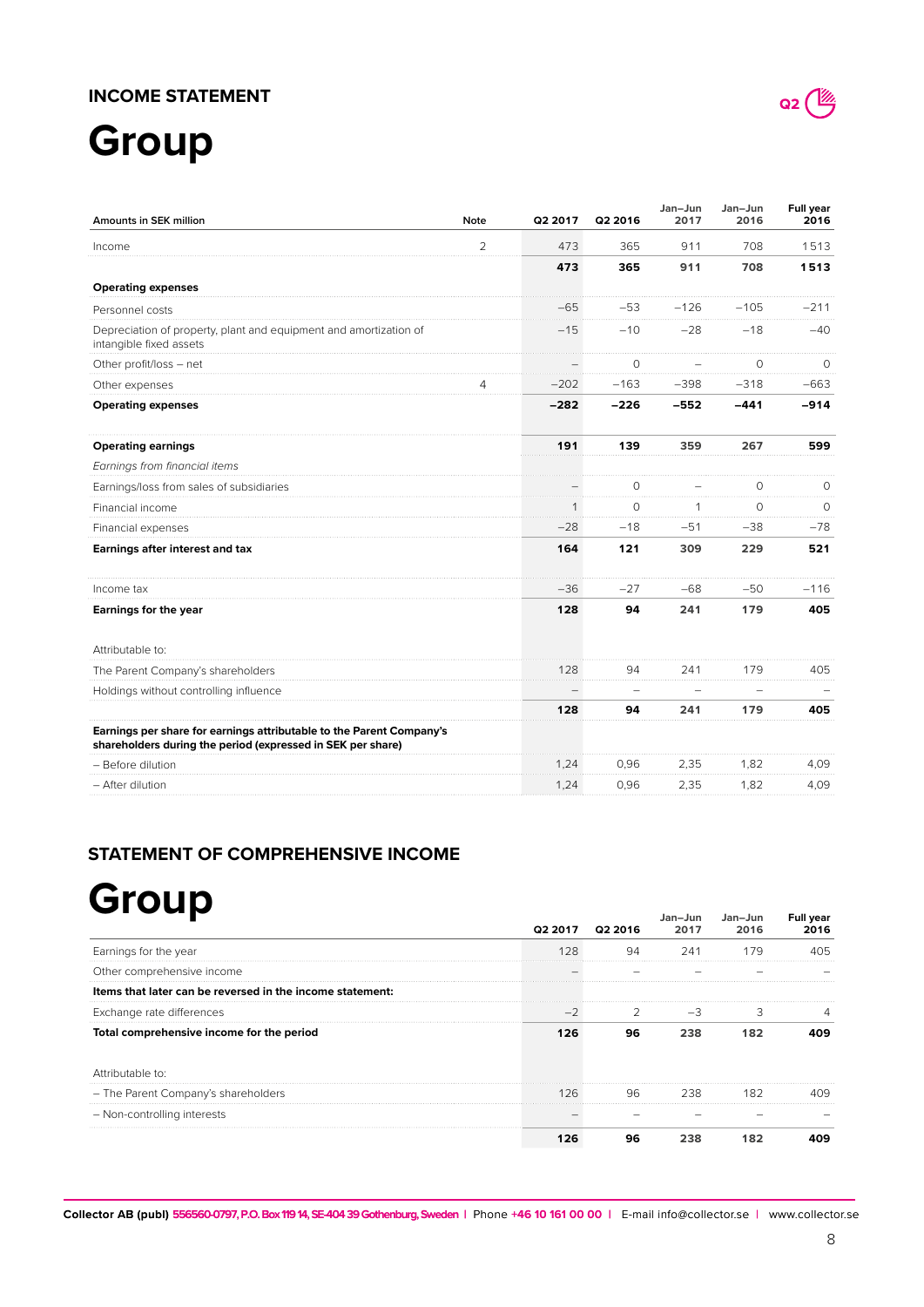## **BALANCE SHEET**

# **Group**

| Amounts in SEK million                         |        | 30 June 2017 30 June 2016 | <b>Full year</b><br>2016 |
|------------------------------------------------|--------|---------------------------|--------------------------|
| <b>ASSETS</b>                                  |        |                           |                          |
| <b>Non-current assets</b>                      |        |                           |                          |
| Property, plant and equipment                  |        |                           |                          |
| Equipment                                      | 10     | 10                        | 10                       |
|                                                | 10     | 10                        | 10                       |
| Intangible fixed assets                        |        |                           |                          |
| Capitalized expenses for development work      | 188    | 114                       | 151                      |
| Goodwill                                       | 71     | 71                        | 72                       |
|                                                | 259    | 185                       | 223                      |
| Financial non-current assets                   |        |                           |                          |
|                                                |        |                           |                          |
| Financial investments                          | 546    | 221                       | 362                      |
| Deferred tax asset                             |        |                           | -1                       |
| Lending and other receivables                  | 8,771  | 6,038                     | 7,408                    |
|                                                | 9,317  | 6,259                     | 7,771                    |
| <b>Total non-current assets</b>                | 9,586  | 6,454                     | 8,004                    |
| <b>Current assets</b>                          |        |                           |                          |
| Lending and other receivables                  | 8,319  | 4,827                     | 5,834                    |
| Derivative instruments                         | 82     |                           | 33                       |
| Other receivables                              | 88     | 223                       | 263                      |
| Cash and cash equivalents                      | 1,934  | 1,002                     | 1,021                    |
| <b>Total current assets</b>                    | 10,423 | 6,052                     | 7,151                    |
| <b>TOTAL ASSETS</b>                            | 20,009 | 12,506                    | 15,155                   |
|                                                |        |                           |                          |
| <b>EQUITY AND LIABILITIES</b>                  |        |                           |                          |
| Equity                                         |        |                           |                          |
| Share capital (102,690,502 shares)             | 10     | 9                         | 10                       |
| Reserves                                       | $-5$   | $-4$                      | $-2$                     |
| Other contributed capital                      | 1,313  | 801                       | 1,313                    |
| Retained earnings, incl. earnings for the year | 1,486  | 1,024                     | 1,245                    |
| <b>Total equity</b>                            | 2,804  | 1,830                     | 2,566                    |
| Non-current liabilities                        |        |                           |                          |
| Borrowing                                      | 212    | 144                       | 119                      |
| Securities issued                              | 1,296  |                           |                          |
| Deferred tax liabilities                       | 87     | 66                        | 87                       |
|                                                | 1,595  | 210                       | 206                      |
| <b>Current liabilities</b>                     |        |                           |                          |
| Accounts payable                               | 37     | 45                        | 32                       |
| Accrued expenses and deferred income           | 149    | 138                       | 112                      |
| Current tax liabilities                        | 68     | 45                        | 66                       |
| Other current liabilities                      | 149    | 160                       | 141                      |
| Borrowing                                      | 13,732 | 9,491                     | 11,226                   |
| Derivative instruments                         |        | 18                        |                          |
| Securities issued                              | 1,475  | 569                       | 806                      |
|                                                | 15,610 | 10,466                    | 12,383                   |
| TOTAL EQUITY AND LIABILITIES                   | 20,009 | 12,506                    | 15,155                   |

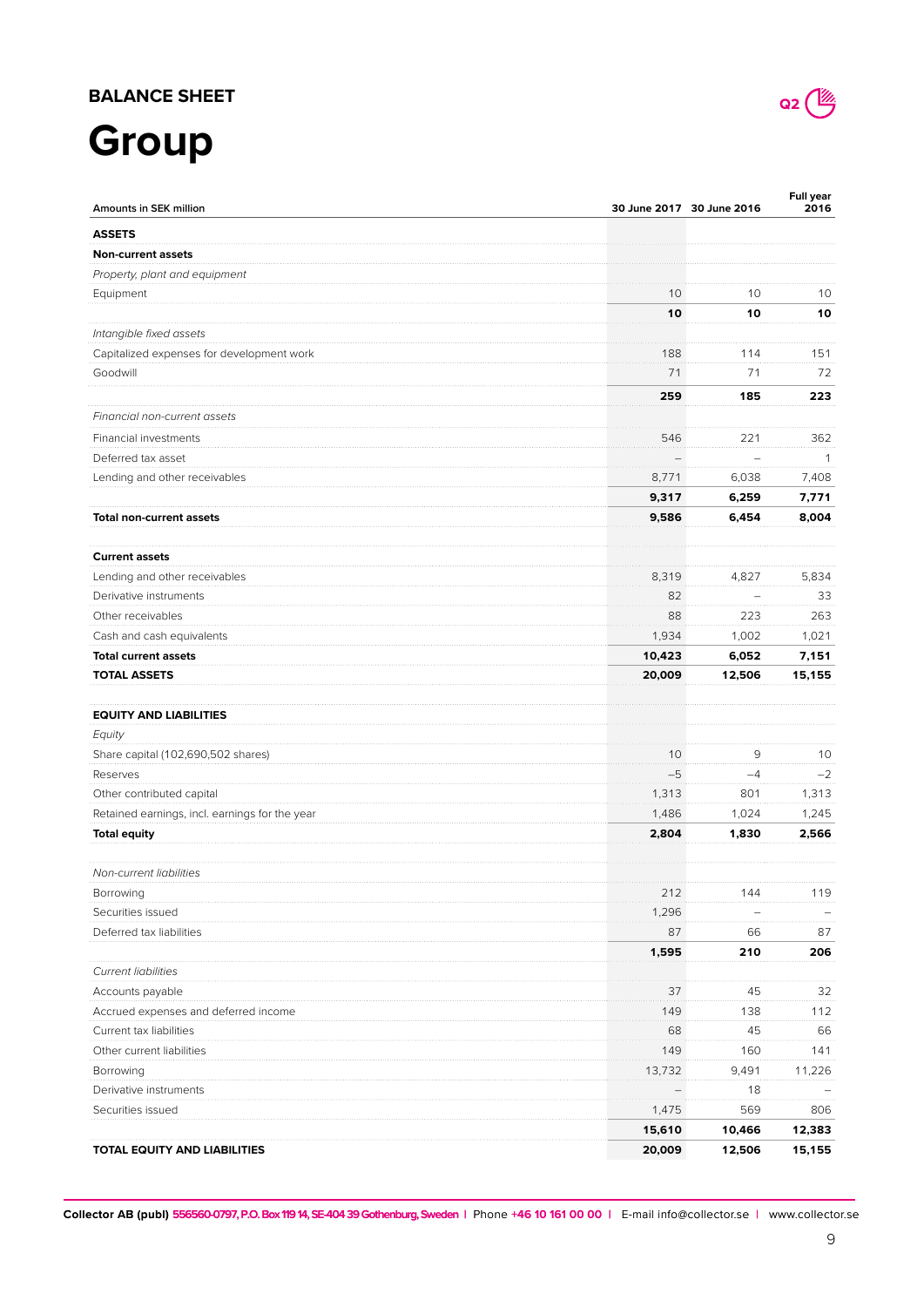## **SUMMARY OF CHANGES IN EQUITY**



# **Group**

|                                                              | Attributable to the Parent Company's shareholders |                                 |                 |                      |       |                                   |                     |
|--------------------------------------------------------------|---------------------------------------------------|---------------------------------|-----------------|----------------------|-------|-----------------------------------|---------------------|
| Amounts in SEK million                                       | Share capital                                     | Other<br>contributed<br>capital | <b>Reserves</b> | Retained<br>earnings | Total | Non-control-<br>ling<br>interests | <b>Total equity</b> |
| Opening balance as at 1 January 2016                         | 9                                                 | 801                             | -7              | 846                  | 1,649 |                                   | 1,649               |
| Comprehensive income                                         |                                                   |                                 |                 |                      |       |                                   |                     |
| Earnings for the year                                        |                                                   |                                 |                 | 179                  | 179   |                                   | 179                 |
| Other comprehensive income                                   |                                                   |                                 |                 |                      |       |                                   |                     |
| Exchange rate differences                                    |                                                   |                                 | З               |                      | 3     |                                   | 3                   |
| Other comprehensive income                                   |                                                   |                                 |                 |                      |       |                                   |                     |
| Total comprehensive income                                   |                                                   |                                 | З               |                      | 182   |                                   | 182                 |
| Transactions with shareholders                               |                                                   |                                 |                 |                      |       |                                   |                     |
| New issue of ordinary shares                                 |                                                   |                                 |                 |                      |       |                                   |                     |
| Bonus issue of ordinary shares                               |                                                   |                                 |                 |                      |       |                                   |                     |
| <b>Total transactions with shareholders</b>                  |                                                   |                                 |                 |                      |       |                                   |                     |
| Closing balance as at 30 June 2016                           | 9                                                 | 801                             | -4              | 1,024                | 1,830 |                                   | 1,830               |
|                                                              | 9                                                 |                                 |                 |                      | 1.649 |                                   |                     |
| Opening balance as at 1 January 2016<br>Comprehensive income |                                                   | 801                             | -7              | 846                  |       |                                   | 1,649               |
| Earnings for the year                                        |                                                   |                                 |                 | 405                  | 405   |                                   | 405                 |
| Other comprehensive income                                   |                                                   |                                 |                 |                      |       |                                   |                     |
| Exchange rate differences                                    |                                                   |                                 | 5               |                      | 5     |                                   | 5                   |
| Other comprehensive income                                   |                                                   |                                 |                 |                      |       |                                   |                     |
| Total comprehensive income                                   |                                                   |                                 | 5               | 405                  | 410   |                                   | 410                 |
| Transactions with shareholders                               |                                                   |                                 |                 |                      |       |                                   |                     |
| New issue of ordinary shares                                 |                                                   | 512                             |                 |                      | 513   |                                   | 513                 |
| Bonus issue of ordinary shares                               |                                                   |                                 |                 |                      |       |                                   |                     |
| Costs related to the new issue (net)                         |                                                   |                                 |                 | -6                   | $-6$  |                                   | $-6$                |
| <b>Total transactions with shareholders</b>                  | 1                                                 | 512                             |                 | -6                   | 507   |                                   | 507                 |
| Closing balance as at 31 December<br>2016                    | 10                                                | 1,313                           | $-2$            | 1,245                | 2,566 |                                   | 2,566               |
| Opening balance as at 1 January 2017                         | 10                                                | 1313                            | -2              | 1 2 4 5              | 2566  |                                   | 2566                |
| Comprehensive income                                         |                                                   |                                 |                 |                      |       |                                   |                     |
| Earnings for the year                                        |                                                   |                                 |                 | 241                  | 241   |                                   | 241                 |
| Other comprehensive income                                   |                                                   |                                 |                 |                      |       |                                   |                     |
| Exchange rate differences                                    |                                                   |                                 |                 |                      |       |                                   | -3                  |
| Other comprehensive income                                   |                                                   |                                 |                 |                      |       |                                   |                     |
| Total comprehensive income                                   |                                                   |                                 |                 |                      | 238   |                                   | 238                 |
| Transactions with shareholders                               |                                                   |                                 |                 |                      |       |                                   |                     |
| New issue of ordinary shares                                 |                                                   |                                 |                 |                      |       |                                   |                     |
| Bonus issue of ordinary shares                               |                                                   |                                 |                 |                      |       |                                   |                     |
| <b>Total transactions with shareholders</b>                  |                                                   |                                 |                 |                      |       |                                   |                     |
| Closing balance as at 30 June 2017                           | 10                                                | 1 313                           | -5              | 1 486                | 2804  |                                   | 2804                |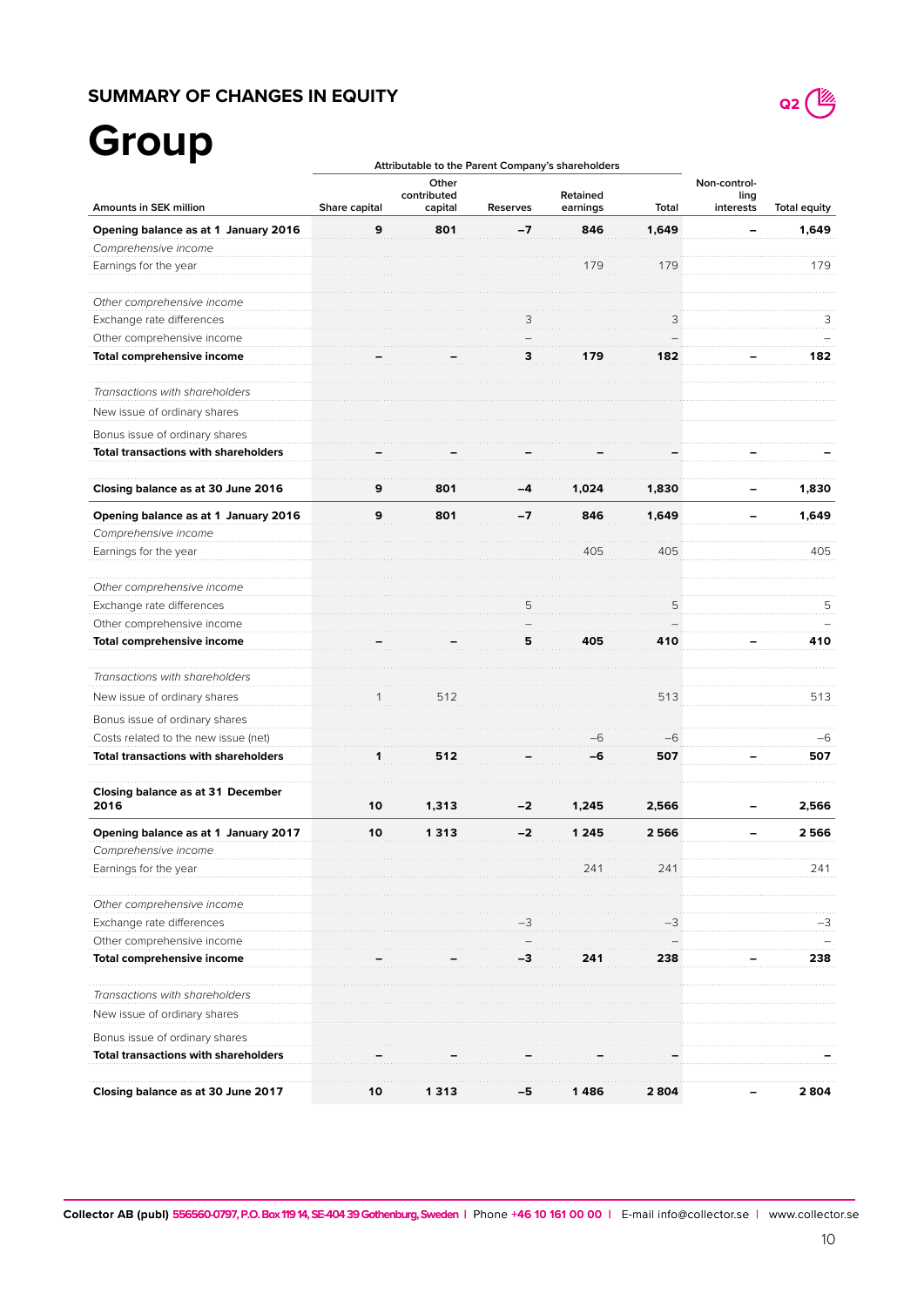## **CASH FLOW STATEMENT**

# **Group**

| <b>Amounts in SEK million</b>                                            | Q2 2017 | Q2 2016  | Jan-Jun<br>2017 | Jan-Jun<br>2016 | <b>Full year</b><br>2016 |
|--------------------------------------------------------------------------|---------|----------|-----------------|-----------------|--------------------------|
| <b>Operating activities</b>                                              |         |          |                 |                 |                          |
| Earnings after interest and tax                                          | 164     | 121      | 309             | 229             | 521                      |
| Adjustments for items not included in the cash flow, etc.                | 62      | $-26$    | 93              | 31              | $-136$                   |
|                                                                          | 226     | 95       | 402             | 260             | 385                      |
| Taxes paid                                                               | $-21$   | $-15$    | $-65$           | $-42$           | $-64$                    |
| Cash flow from operating activities<br>before changes in working capital | 205     | 80       | 337             | 218             | 321                      |
| Cash flow from changes in working capital                                | $-2209$ | $-1.189$ | $-3742$         | $-2.278$        | $-4,611$                 |
| Cash flow from operating activities                                      | $-2004$ | $-1,109$ | $-3405$         | $-2.060$        | $-4,290$                 |
| Cash flow from investing activities                                      | $-105$  | 202      | $-248$          | $-117$          | -318                     |
| Cash flow from financing activities                                      | 1966    | 510      | 4565            | 2.351           | 4.802                    |
| Cash flow for the period                                                 | $-143$  | $-397$   | 912             | 174             | 194                      |
| Cash and cash equivalents at the start of the year                       | 2076    | 1.395    | 1021            | 825             | 825                      |
| Exchange rate differences in cash and cash equivalents                   | 1       | 4        | 1               | 3               | 2                        |
| Cash and cash equivalents at the end of the year                         | 1934    | 1,395    | 1934            | 1,002           | 1,021                    |

**Collector AB (publ) 556560-0797, P.O. Box 119 14, SE-404 39 Gothenburg, Sweden |** Phone **+46 10 161 00 00 |** E-mail info@collector.se  **|** www.collector.se

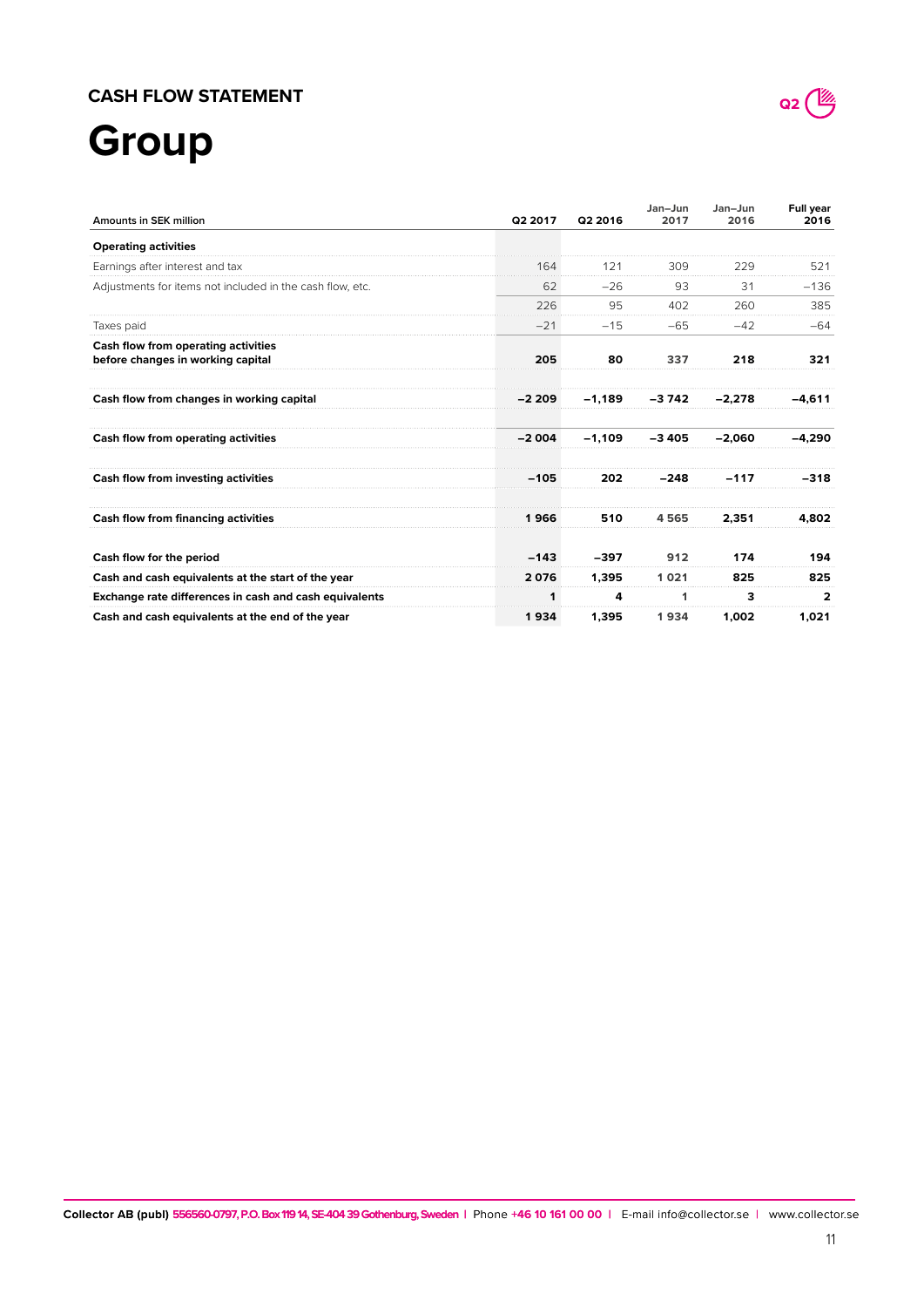

# **Notes on accounting principles and notes to the financial statements**

## **General accounting principles**

The interim report is prepared in accordance with IFRS/IAS 34, and the Swedish Financial Supervisory Authority's Regulations and General Guidelines on Annual Accounts for Credit Institutions and Securities Companies (FFFS 2008:25, Chapter 7, Sections 2–3, and Chapter 8), the Annual Accounts Act for Credit Institutions and Securities Companies ( Chapter 7, Sections 7–8) and the Swedish Financial Reporting Board's recommendation RFR 1 Supplementary Accounting Rules for Groups have been taken into consideration.

No new or revised IFRS or interpretations by IFRIC have had any effect on the Group's financial position, earnings or disclosures. The accounting principles and bases for assessments in the interim report are consistent with those applied in the 2016 Annual Report.

For the Parent Company, the Swedish Annual Accounts Act (ÅRL) and the Swedish Financial Reporting Board's recommendation RFR 2 Accounting for Legal Entities have been applied.

## **Income Statement according to the Swedish Annual Accounts Act for Credit Institutions (ÅRKL)**

## **Note 1**

| Amounts in SEK million                                                                                                     | Q2 2017 |        | Q2 2016 Jan-Jun 2017 | Jan-Jun 2016 | Full year<br>2016 |
|----------------------------------------------------------------------------------------------------------------------------|---------|--------|----------------------|--------------|-------------------|
| <b>Operating income</b>                                                                                                    |         |        |                      |              |                   |
| Income from interest                                                                                                       | 418     | 311    | 795                  | 599          | 1,297             |
| Interest expenses                                                                                                          | $-28$   | $-18$  | $-51$                | $-38$        | $-78$             |
| Commission income                                                                                                          | 4       | 4      | $\overline{7}$       | 8            | 16                |
| Commission expenses                                                                                                        | $-48$   | $-33$  | $-93$                | $-62$        | $-142$            |
| Other operating income                                                                                                     | 52      | 50     | 110                  | 101          | 200               |
| <b>Total operating income</b>                                                                                              | 398     | 314    | 768                  | 608          | 1,293             |
| <b>Operating expenses</b>                                                                                                  |         |        |                      |              |                   |
| General administration costs                                                                                               | $-99$   | -82    | $-190$               | –160         | $-325$            |
| Depreciation of property, plant and equipment and amortization of<br>intangible fixed assets                               | $-15$   | $-10$  | $-28$                | $-18$        | $-40$             |
| Other operating costs                                                                                                      | $-78$   | $-72$  | $-158$               | $-143$       | $-287$            |
| Total expenses before credit losses                                                                                        | $-192$  | $-164$ | $-376$               | $-321$       | $-652$            |
| <b>Earnings before credit losses</b>                                                                                       | 206     | 150    | 392                  | 287          | 641               |
| Credit losses, net                                                                                                         | $-42$   | $-29$  | $-83$                | $-58$        | $-120$            |
| Operating earnings according to the Swedish Annual Accounts Act<br>for Credit Institutions and Securities Companies (ÅRKL) | 164     | 121    | 309                  | 229          | 521               |
| Tax on earnings for the year                                                                                               | $-36$   | $-27$  | $-68$                | $-50$        | $-116$            |
| <b>Earnings for the year</b>                                                                                               | 128     | 94     | 241                  | 179          | 405               |
| C/I ratio                                                                                                                  | 0,48    | 0.52   | 0,49                 | 0.53         | 0.50              |

**Collector AB (publ) 556560-0797, P.O. Box 119 14, SE-404 39 Gothenburg, Sweden |** Phone **+46 10 161 00 00 |** E-mail info@collector.se **|** www.collector.se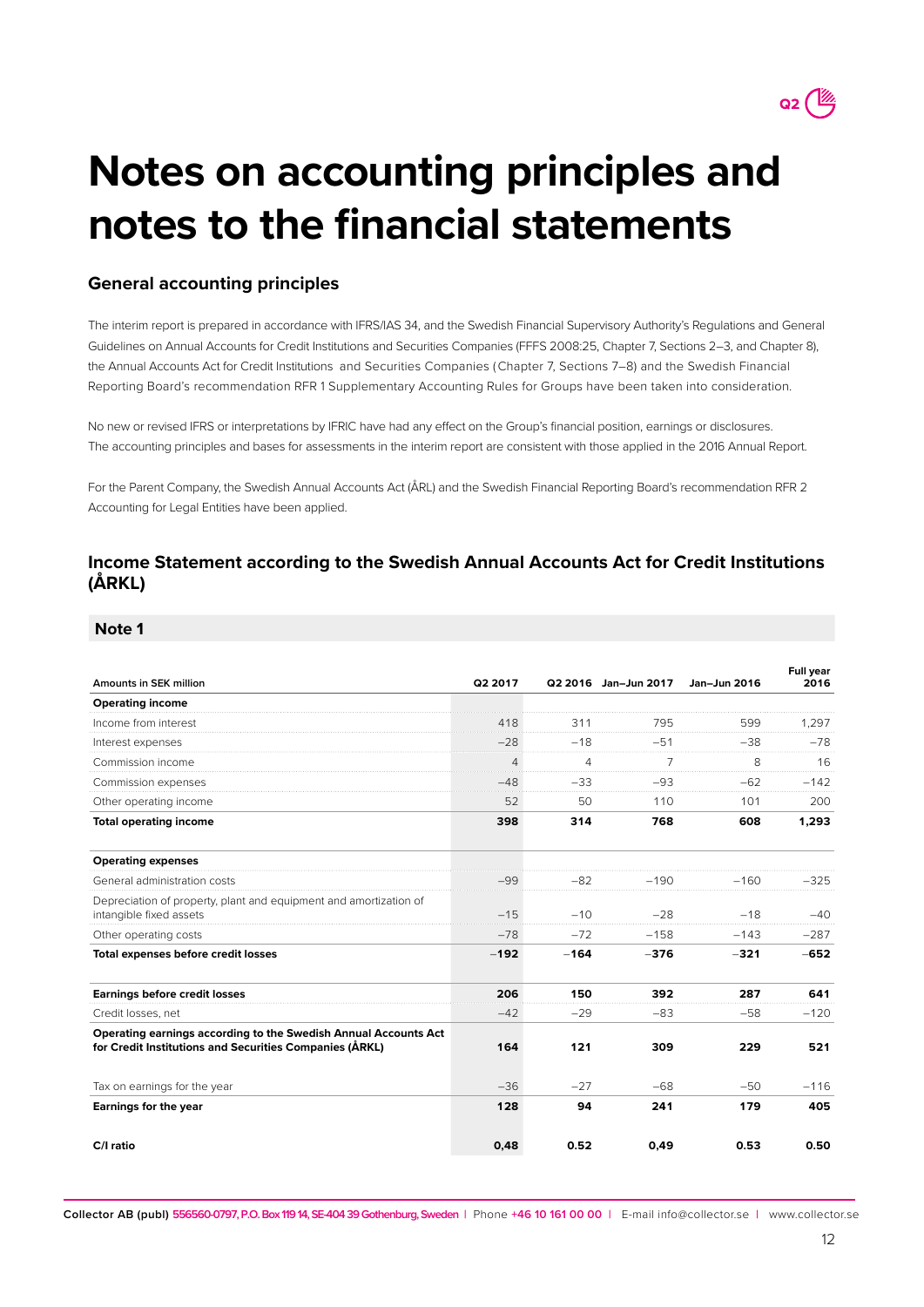

## **Income per significant type of income**

## **Note 2**

| unts in SFK million<br>Amo | Q2 2017 | 2 2016 | Jan-Jun 2017 | Jan–Jun 2016     Full year |    |
|----------------------------|---------|--------|--------------|----------------------------|----|
|                            |         |        |              |                            |    |
| Credit management          |         |        |              |                            |    |
| Commission income:         |         |        |              |                            | 16 |
| Income from interest       |         |        |              |                            |    |
| income                     |         |        |              |                            |    |
|                            |         |        |              |                            |    |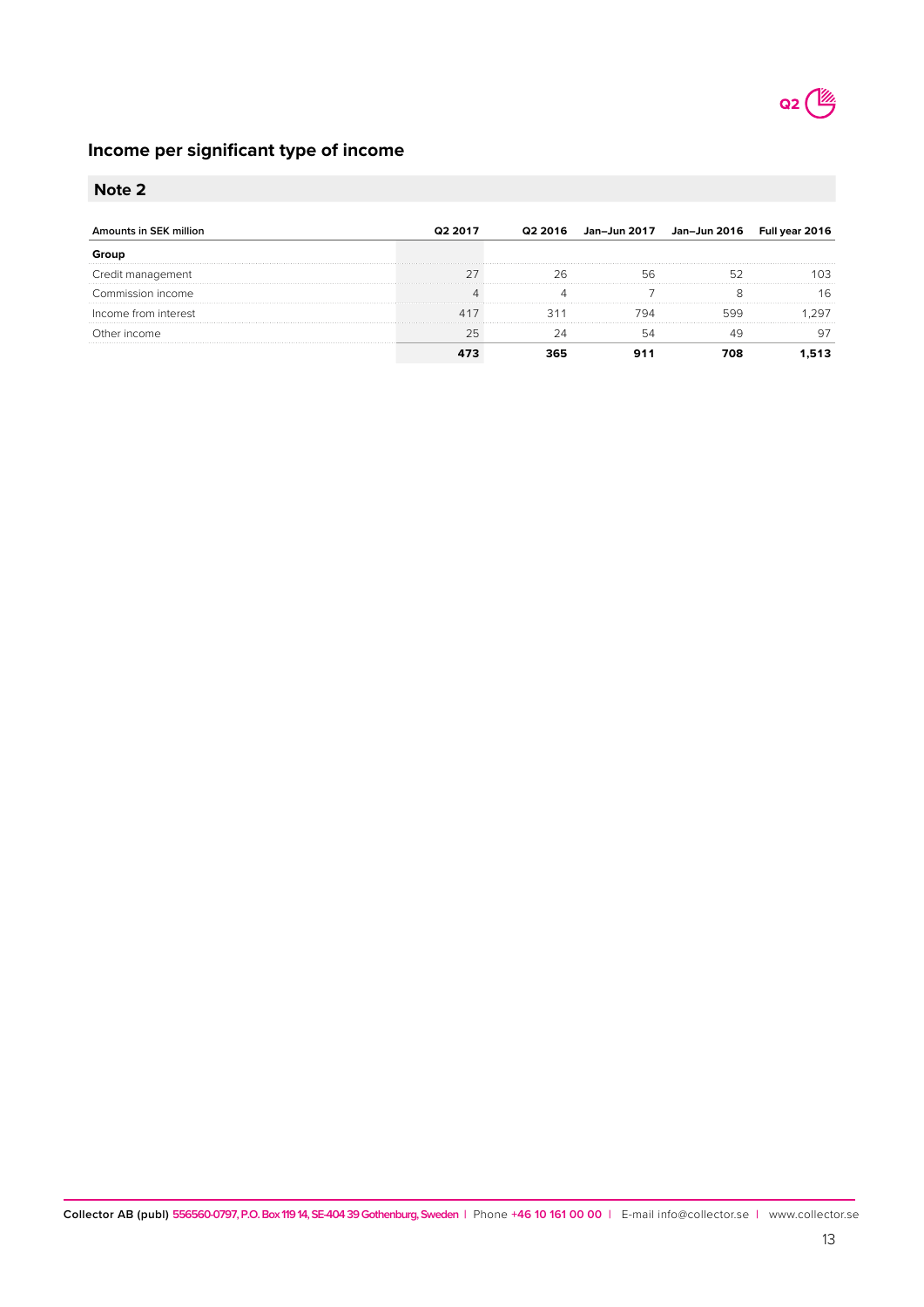## **Segment reporting**

|--|--|

| Note 3                                |        |           |                     |                    |
|---------------------------------------|--------|-----------|---------------------|--------------------|
| Amounts in SEK million (Q2 2017)      | Retail | Corporate | <b>Eliminations</b> | Collector<br>Group |
| Income, external customers            | 314    | 159       |                     | 473                |
| Income, internal                      | 21     | 10        | $-31$               | 0                  |
| <b>Total income</b>                   | 335    | 169       | $-31$               | 473                |
| <b>Earnings before tax</b>            | 96     | 68        |                     | 164                |
| Lending and other accounts receivable | 9,543  | 7,547     |                     | 17,090             |
| Amounts in SEK million (Q2 2016)      | Retail | Corporate | <b>Eliminations</b> | Collector<br>Group |
| Income, external customers            | 254    | 111       |                     | 365                |
| Income, internal                      | 19     | 8         | $-27$               | $\Omega$           |
| <b>Total income</b>                   | 273    | 119       | $-27$               | 365                |
| <b>Earnings before tax</b>            | 81     | 40        |                     | 121                |
| Lending and other accounts receivable | 6,829  | 4,036     |                     | 10,865             |
|                                       |        |           |                     |                    |

| Amounts in SEK million (Jan-Jun 2017) | Retail | Corporate | Eliminations | iroup |
|---------------------------------------|--------|-----------|--------------|-------|
| Income, external customers            | 61     | 300       |              | 91    |
| Income, internal                      | 43     |           |              |       |
| <b>Total income</b>                   |        |           |              |       |
| Earnings before tax                   | 185    |           |              |       |
| Lending and other accounts receivable | 9.543  | 7.547     |              | 790   |

| Amounts in SEK million (Jan-Jun 2016) | Retail | Corporate    | Eliminations | Group |
|---------------------------------------|--------|--------------|--------------|-------|
| Income, external customers            |        |              |              | 708   |
| Income, internal                      | 36     | $\mathsf{h}$ |              |       |
| Total income                          |        |              |              |       |
| Earnings before tax                   |        |              |              |       |
| Lending and other accounts receivable | 829    | 4 036        |              |       |

| Amounts in SEK million (full year 2016) | Retail | oraτe | Elimination | Group |
|-----------------------------------------|--------|-------|-------------|-------|
| Income, external customers              | 1.036  |       |             | .513  |
| Income, internal                        |        | 36    | $-116$      |       |
| Total income                            | 1.115  |       | $-116$      |       |
| Earnings before tax                     |        |       |             |       |
| Lending and other accounts receivable   | 8 244  |       |             |       |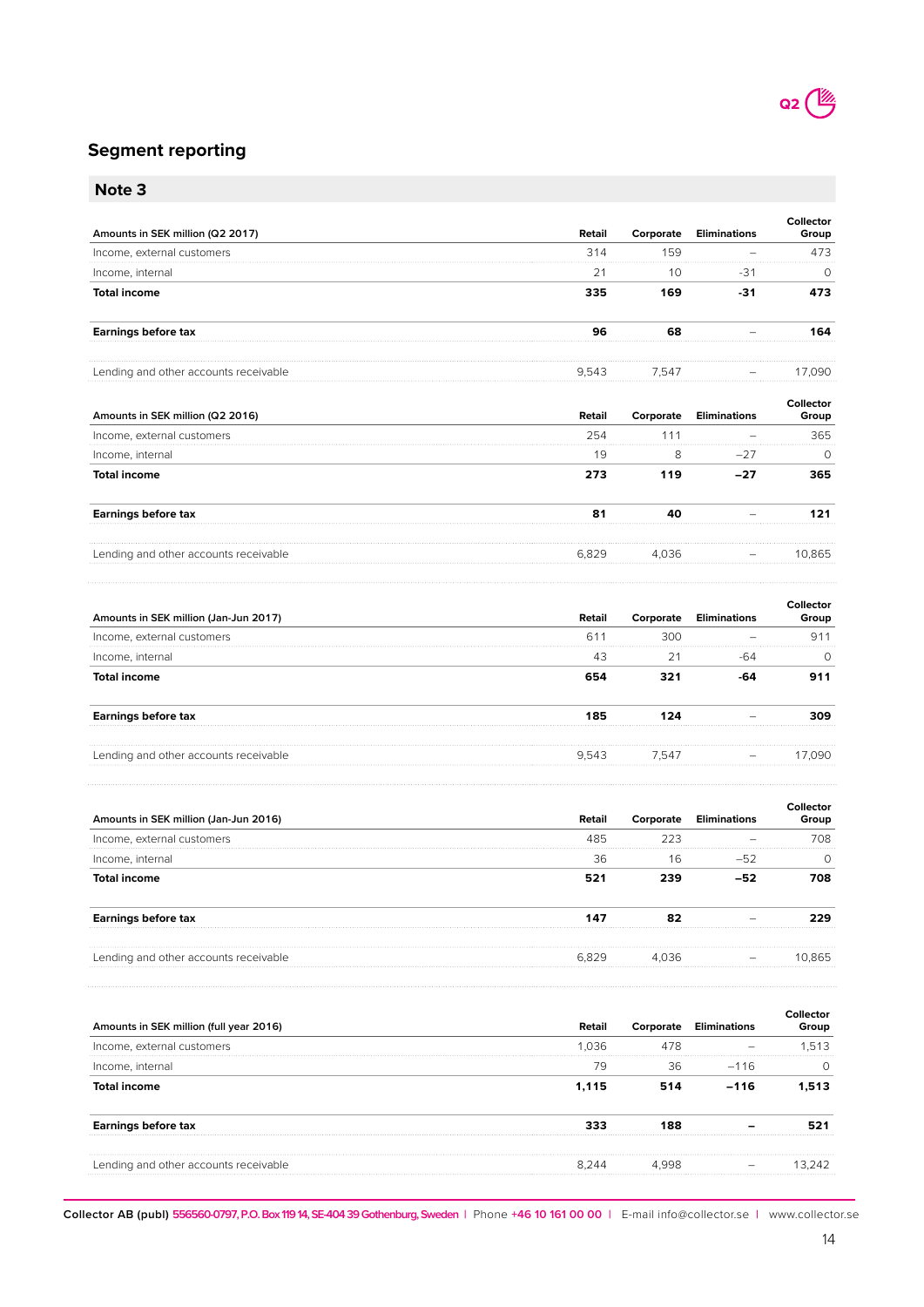

## **Other costs**

## **Note 4**

| Amounts in SEK million  | Q2 2017 | Q2 2016 Jan-Jun 2017 Jan-Jun 2016 Full year 2016 |  |
|-------------------------|---------|--------------------------------------------------|--|
|                         |         |                                                  |  |
| Commission expenses     |         |                                                  |  |
| Credit management costs |         |                                                  |  |
| Credit losses, net      |         |                                                  |  |
| Postage costs           |         |                                                  |  |
| Administration costs    |         |                                                  |  |
| Other operating costs   |         |                                                  |  |
|                         |         |                                                  |  |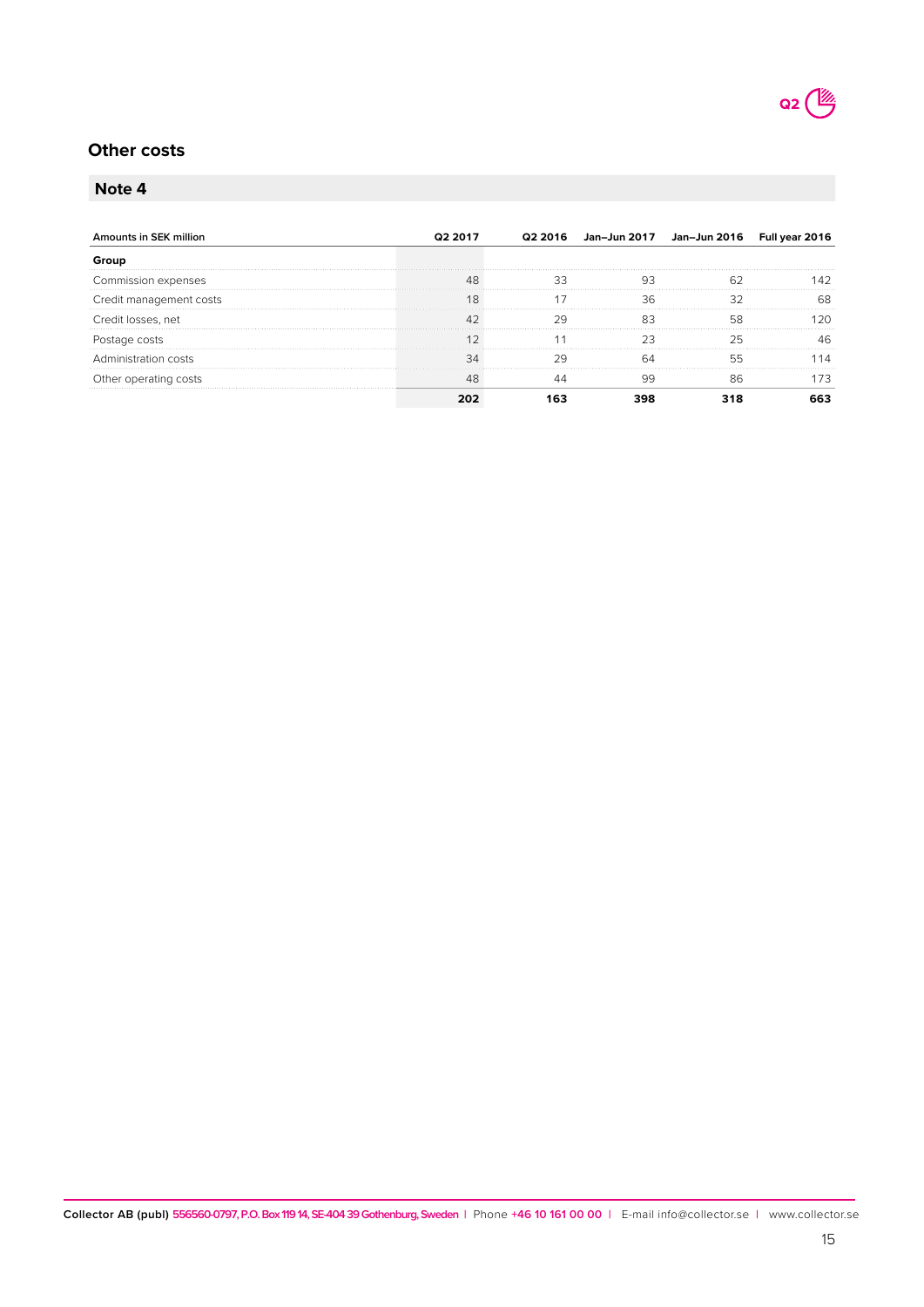## **Capital adequacy**

## **Note 5**

|                                                | Corporate group |                 |                          |  |  |  |
|------------------------------------------------|-----------------|-----------------|--------------------------|--|--|--|
| Capital base                                   | 30 June<br>2017 | 30 June<br>2016 | <b>Full year</b><br>2016 |  |  |  |
| Equity                                         | 2801            | 1,829           | 2,565                    |  |  |  |
| Deduction of<br>unaudited<br>earnings          |                 |                 |                          |  |  |  |
| Deduction<br>intangible assets                 | $-211$          | $-136$          | $-175$                   |  |  |  |
| Tier 1 capital                                 | 2590            | 1,693           | 2,390                    |  |  |  |
| Tier 2 capital                                 | 498             |                 |                          |  |  |  |
| Deduction from<br>Tier 1 and Tier 2<br>capital |                 |                 |                          |  |  |  |
| Expanded capital<br>base                       |                 |                 |                          |  |  |  |
| <b>Capital base</b>                            | 3088            | 1,693           | 2,390                    |  |  |  |

| Corporate group |                 |                          |  |  |  |
|-----------------|-----------------|--------------------------|--|--|--|
| 30 June<br>2017 | 30 June<br>2016 | <b>Full year</b><br>2016 |  |  |  |
| 1 238           | 765             | 940                      |  |  |  |
| 9               | 5               | 6                        |  |  |  |
| $\mathfrak{D}$  | O               | 1                        |  |  |  |
| 140             | 108             | 140                      |  |  |  |
| 1 3 8 9         | 878             | 1,087                    |  |  |  |
|                 |                 |                          |  |  |  |
| 1699            | 815             | 1,303                    |  |  |  |
| 2,22            | 1.93            | 2.20                     |  |  |  |
| 17,8%           | 15.4%           | 17.6%                    |  |  |  |
|                 |                 |                          |  |  |  |

Q2 (2

| Capital ratios and buffers                                                                                                                                                                        | 30 June<br>2017 | 30 June<br>2016 | <b>Full year</b><br>2016 |
|---------------------------------------------------------------------------------------------------------------------------------------------------------------------------------------------------|-----------------|-----------------|--------------------------|
| Common Equity Tier 1 capital                                                                                                                                                                      | 14.9%           | 154%            | 13.8%                    |
| Tier 1 capital                                                                                                                                                                                    | 14.9%           | 15.4%           | 17 6%                    |
| Total capital                                                                                                                                                                                     | 17.8%           | 154%            | 176%                     |
| Institution-specific buffer requirements (Common Equity Tier 1 capital requirement according to<br>Article 92(1)(a) and buffer requirements) as a percentage of the risk-weighted exposure amount | 8.5%            | 8.3%            | 8.2%                     |
| Of which: minimum capital requirement                                                                                                                                                             | 4.5%            | 4.5%            |                          |
| Of which: the capital conservation buffer requirement                                                                                                                                             | 2.5%            | 2.5%            | 25%                      |
| Of which: the countercyclical capital buffer requirement                                                                                                                                          | 1.5%            | 1.3%            | 7%                       |
| Common Equity Tier 1 capital available for use as buffer, as a percentage of the risk-weighted<br>buffer amount                                                                                   | 10.4%           | 1በ ዓ%           | 9.3%                     |

|                                                   | 30 June 2017    |                           |                                         | 30 June 2016    |                           |                                         |                 |                           |                                         |  |  | Full year 2016 |  |  |
|---------------------------------------------------|-----------------|---------------------------|-----------------------------------------|-----------------|---------------------------|-----------------------------------------|-----------------|---------------------------|-----------------------------------------|--|--|----------------|--|--|
| <b>Exposures Corporate Group</b><br>(Credit risk) | <b>Exposure</b> | Risk-weigh-<br>ted amount | <b>Minimum</b><br>require-<br>ment (8%) | <b>Exposure</b> | Risk-weigh-<br>ted amount | <b>Minimum</b><br>require-<br>ment (8%) | <b>Exposure</b> | Risk-weigh-<br>ted amount | <b>Minimum</b><br>require-<br>ment (8%) |  |  |                |  |  |
| Municipalities and other<br>associations          | 444             |                           |                                         | 234             |                           |                                         | 335             |                           |                                         |  |  |                |  |  |
| Covered bonds                                     | 41              |                           |                                         |                 |                           |                                         |                 |                           |                                         |  |  |                |  |  |
| Institution exposure                              | 2 0 3 2         | 406                       | 33                                      | 1.027           | 205                       | 17                                      | 1.070           | 214                       |                                         |  |  |                |  |  |
| Corporate exposure                                | 6862            | 6862                      | 549                                     | 3 203           | 3.203                     | 256                                     | 4 207           | 4.207                     | 336                                     |  |  |                |  |  |
| Household exposure                                | 8 2 5 3         | 6 1 9 0                   | 495                                     | 6.087           | 4565                      | 365                                     | 7 352           | 5514                      | 441                                     |  |  |                |  |  |
| Unregulated items                                 | 1 400           | 400                       | 112                                     | 1.097           | 1.097                     | 88                                      | 1 259           | 1 259                     | 101                                     |  |  |                |  |  |
| Other items                                       | 618             | 618                       | 49                                      | 488             | 488                       | 39                                      | 558             | 558                       | 45                                      |  |  |                |  |  |
| Total                                             | 19 650          | 15480                     | 1 238                                   | 12 136          | 9558                      | 765                                     | 14 781          | 11 752                    | 940                                     |  |  |                |  |  |

The Parent Company, Collector AB (publ), is part of a financial group of companies (consolidated situation) that includes the subsidiaries Collector Bank AB, Colligent Norge AS and Collector Ventures 1KB.

Collector applies the standardized approach in the calculation of credit risk. For operational risk, the basic indicator approach is used. Collector has received permission from the Swedish Financial Supervisory Authority to include earnings for the year in the capital base. A review has been performed of the earnings for January-June. The earnings for the year have therefore been taken into consideration in the capital base. In June 2017, a Tier 2 bond of SEK 500 million was issued, and this has been included in the capital base as Tier 2 capital. Collector has issued a convertible loan of SEK 100 to employees. This had not been completed in the second quarter of 2017. Parts of the programme will be classified as Tier 1 capital in the capital base as of July 2017.

**Collector AB (publ) 556560-0797, P.O. Box 119 14, SE-404 39 Gothenburg, Sweden |** Phone **+46 10 161 00 00 |** E-mail info@collector.se **|** www.collector.se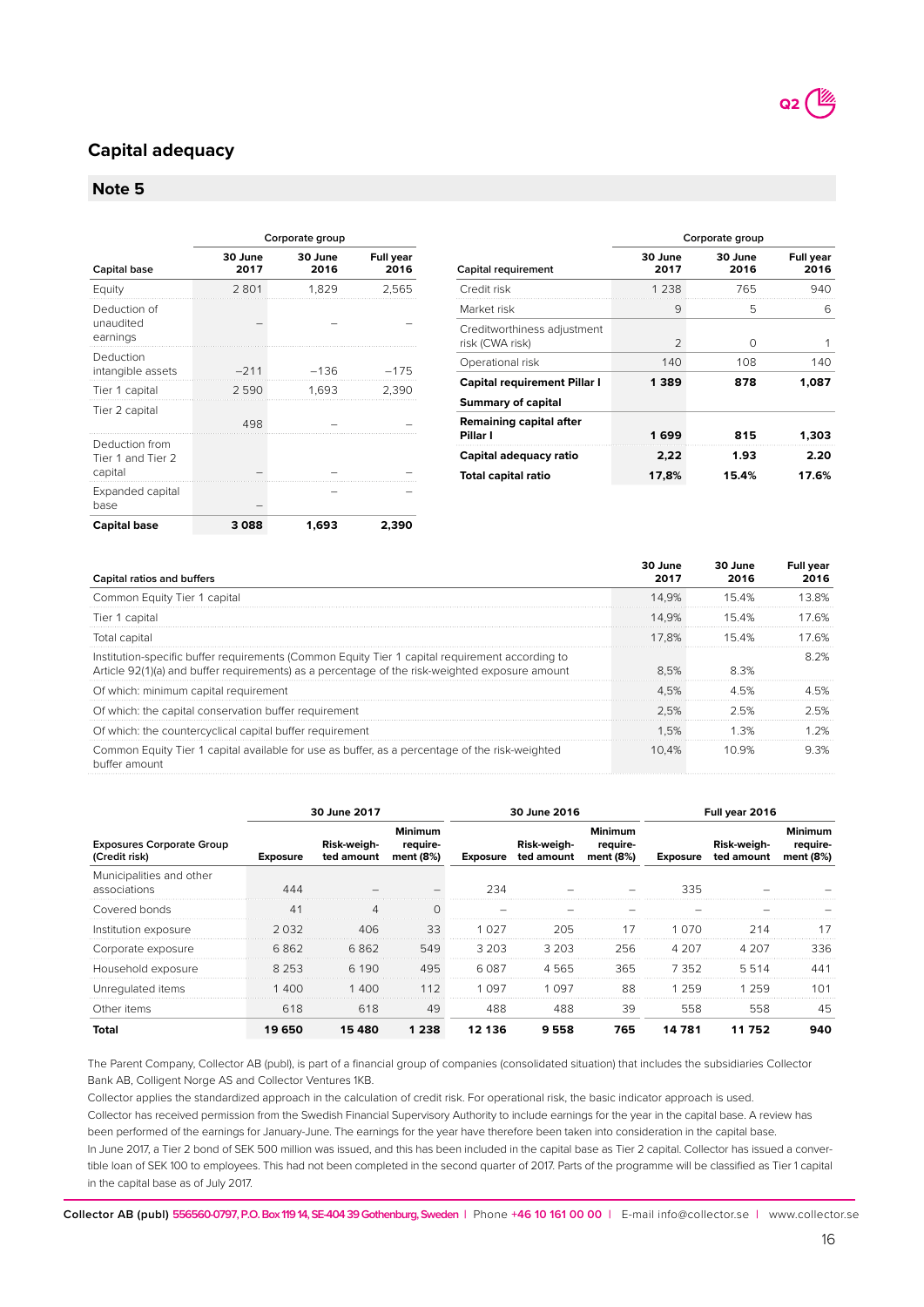

## **Calculation of fair value**

## **Note 6**

The table below shows financial instruments measured at fair value, based on how the classification in the fair value hierarchy was made. The levels are defined as follows:

- Quoted prices (unadjusted) in active markets for identical assets or liabilities (Level 1)
- Inputs other than quoted prices included in Level 1 that are observable for the asset or liability, either directly (for example, as prices) or indirectly (for example, derived from prices) (Level 2).
- Inputs for the asset or liability that are not based on observable market data (i.e. unobservable data) (Level 3)

The following table shows the Group's financial assets and liabilities measured at fair value as at 30 June 2017.

| Financial assets measured at fair value via the income statement      |  |  |
|-----------------------------------------------------------------------|--|--|
| Derivative instruments                                                |  |  |
| Financial investments                                                 |  |  |
|                                                                       |  |  |
|                                                                       |  |  |
| Financial liabilities measured at fair value via the income statement |  |  |
| Derivative instruments held for trading (currency derivatives)        |  |  |
|                                                                       |  |  |

The following table shows the Group's financial assets and liabilities measured at fair value as at 30 June 2016.

| Financial assets measured at fair value via the income statement      |     |    |
|-----------------------------------------------------------------------|-----|----|
| Derivative instruments                                                |     |    |
| Financial investments                                                 | 216 | 16 |
| Total assets                                                          |     |    |
|                                                                       |     |    |
| Financial liabilities measured at fair value via the income statement |     |    |
| Derivative instruments held for trading (currency derivatives)        | 18  | 18 |
|                                                                       |     | 18 |

The following table shows the Group's financial assets and liabilities measured at fair value as of 31 December 2016.

| ncial assets measured at fair value via the income statement<br>Finan |     |  |
|-----------------------------------------------------------------------|-----|--|
| Derivative instruments                                                |     |  |
| Financial investments                                                 | 31. |  |
| Total assets                                                          |     |  |
|                                                                       |     |  |
| Financial liabilities measured at fair value via the income statement |     |  |
| Derivative instruments held for trading (currency derivatives)        |     |  |
|                                                                       |     |  |

For other financial assets and liabilities, the carrying amount corresponds to the estimated fair value in all material respects.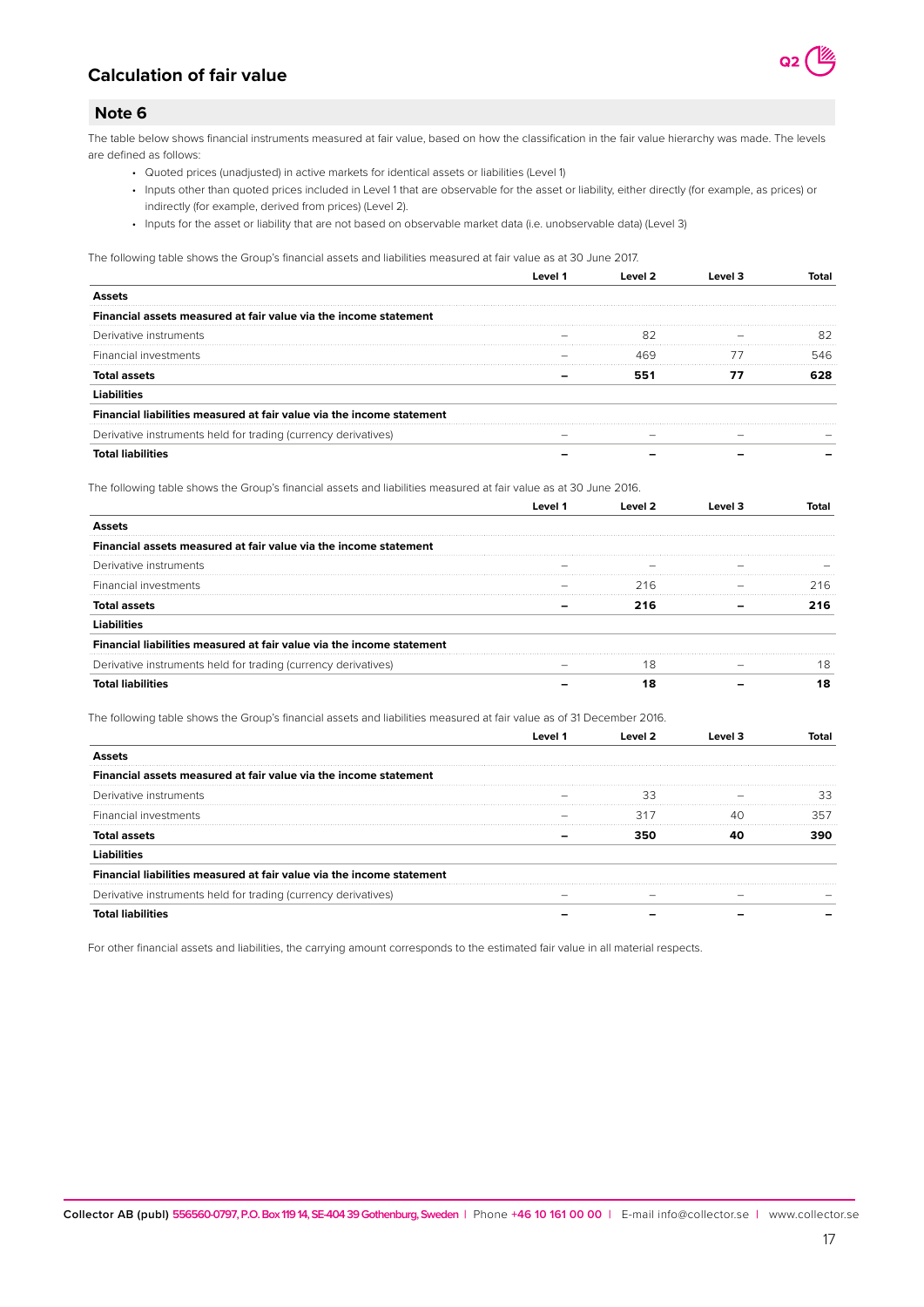# **Parent Company**

## **Income Statement, Parent Company**

| Amounts in SEK million                                                                       | Q2 2017  | Q2 2016  | Jan-Jun<br>2017 | Jan-Jun<br>2016 | <b>Full year</b><br>2016 |
|----------------------------------------------------------------------------------------------|----------|----------|-----------------|-----------------|--------------------------|
| Operating income                                                                             | 17       | 14       | 35              | 29              | 65                       |
| <b>Operating expenses</b>                                                                    |          |          |                 |                 |                          |
| Other external costs                                                                         | $-15$    | $-14$    | $-31$           | $-29$           | -63                      |
| Depreciation of property, plant and equipment<br>and amortization of intangible fixed assets | $-3$     | $-3$     | $-7$            | $-6$            | $-13$                    |
| <b>Operating earnings</b>                                                                    | $-1$     | -3       | -3              | -6              | $-11$                    |
| <b>Earnings from financial items</b>                                                         |          |          |                 |                 |                          |
| Earnings from holdings in Group companies                                                    |          | U        |                 |                 |                          |
| Interest income and similar items                                                            |          |          |                 |                 |                          |
| Interest expenses and similar items                                                          | $\Omega$ | $\Omega$ | $\Omega$        | $\Omega$        | $\Omega$                 |
| Earnings after interest and tax                                                              |          | $-3$     | -3              | -6              | $-11$                    |
| <b>Appropriations</b>                                                                        |          |          |                 |                 |                          |
| Appropriations, other                                                                        |          |          |                 |                 | 18                       |
| <b>Earnings before tax</b>                                                                   |          | -3       | -3              | -6              |                          |
| Income tax                                                                                   | $\circ$  | 0        |                 |                 | $-2$                     |
| Earnings for the year                                                                        | -1       | -3       | $-2$            | -5              | 5                        |